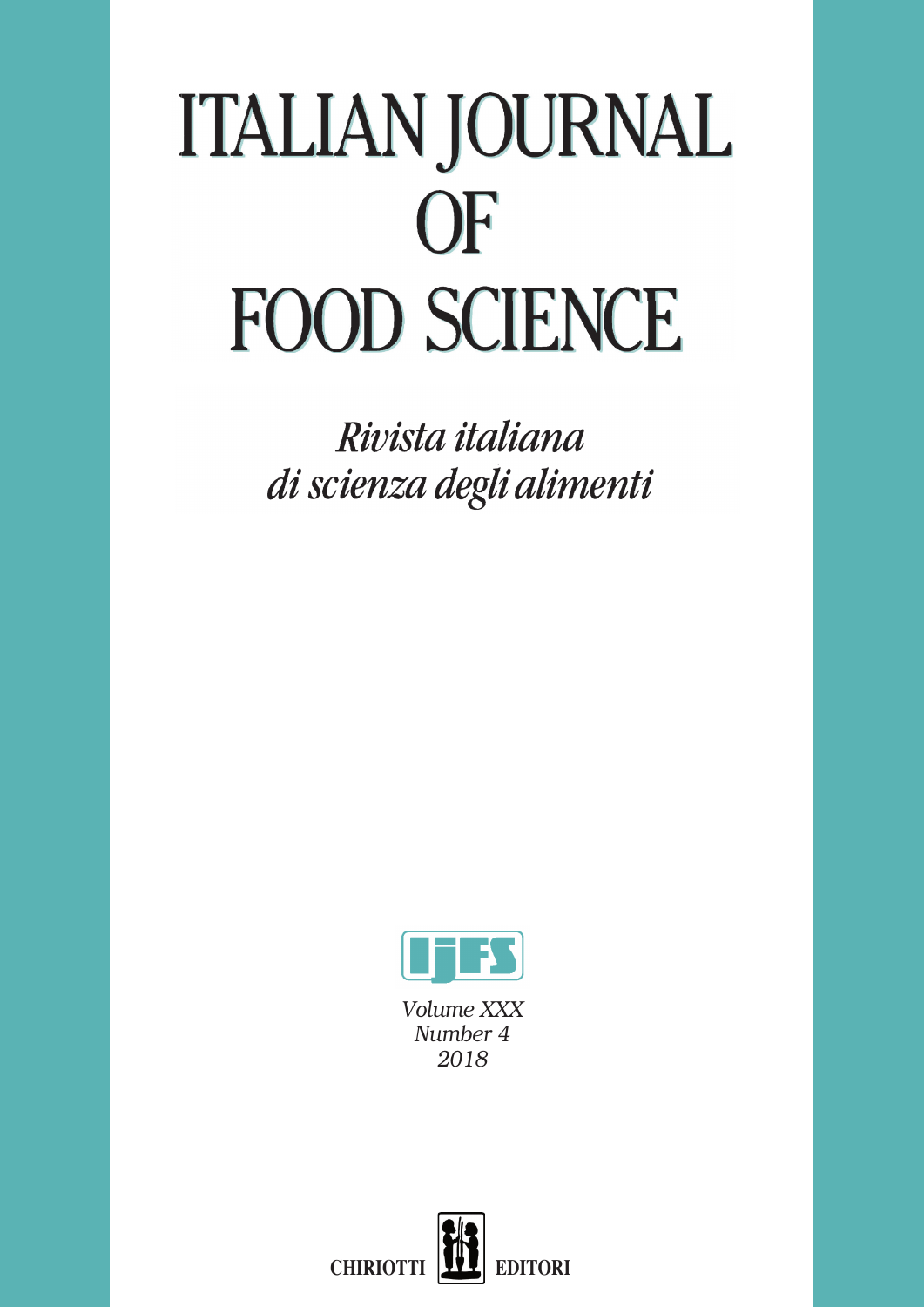#### **PAPER**

# **EFFECT OF HEATING ON CHEMICAL PARAMETERS OF EXTRA VIRGIN OLIVE OIL, POMACE OLIVE OIL, SOYBEAN OIL AND PALM OIL**

**A.M. GIUFFRÈ\*, M. CARACCIOLO, C. ZAPPIA, M. CAPOCASALE and M. POIANA** Dipartimento di Agraria, Università degli Studi Mediterranea di Reggio Calabria, Contrada Melissari, 89124 Reggio Calabria, Italy \*Corresponding author: Tel.: +39 9651694362 E-mail address: amgiuffre@unirc.it

#### **ABSTRACT**

This work studied the oxidative stress on the chemical properties of extra virgin olive oil, pomace olive oil, soybean oil and palm oil during heating. The highest relative increase in free acidity was found in pomace olive oil. Peroxide value as an absolute value (meq  $O_1/kg$ ) was lowest in palm oil 1.4 (unheated), 4.0 (180°C - 120 min), 6.4 (220°C - 120 min). Extra virgin olive oil had lower spectrophotometric indices (K232, K270 and ∆K) compared to the solvent extracted oils. Total phenols were highest in the extra virgin olive oil (196.8 mg/kg) and decreased to 59.8 and to 66.8 mg/kg after 120 min of heating at 180°C and 220°C respectively. A decreasing trend was also found in the tocopherol content with the highest  $\%$  reduction (-79.5%) in EVOO heated at 220 °C for 120 min. This was in agreement with the antioxidant activity trend measured with the ABTS assay (2,2' azinobis(3-ethylbenzothiazoline-6-sulfonic acid) diammonium salt) (155.9  $\mu$ M TE/100 g) and with the oxygen radical absorbance capacity (ORAC) assay (316.1  $\mu$ M TE/100 g) in the unheated extra virgin olive oil.

Keywords: ABTS, DPPH·, EVOO, heating, ORAC, oxidation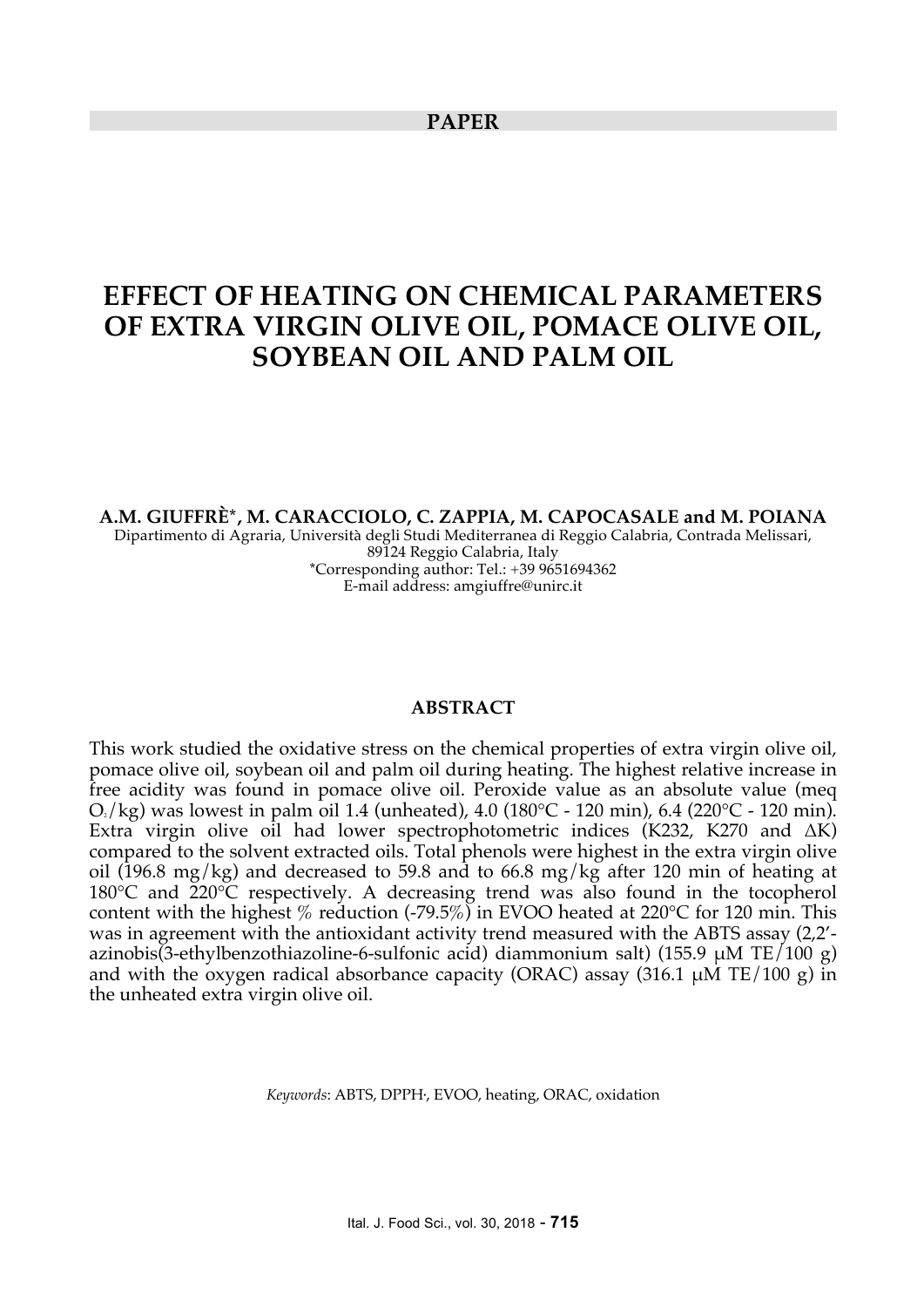#### **1. INTRODUCTION**

Lipids play a key role in human health. In the human diet, they are an important and essential part along with carbohydrates and proteins, representing not only a source of energy and protection for the organs and the body thanks to their functional properties, but also taking part in the metabolic processes, being components of bio-membranes and serving as carriers of biologically active substances (VASKOVA and BUCKOVA, 2015).

Edible oils are chemically unstable and susceptible to oxidation processes, especially if they are in the presence of oxygen, light, moisture, heat (CALVO *et al*., 2012), enzymes and traces of metals (VASKOVA and BUCKOVA, 2015).

Oxidation is the main cause of deterioration of oils and fats, which besides reducing shelflife, sensorial characteristics and nutritional value, also produces toxic compounds (POYATO *et al*., 2014). More than 400 chemical components have been detected in deteriorated fried edible vegetable oils (PAUL and MITTAL, 1996).

Introducing lipid oxidation products into the diet may lead to an increased risk of cardiovascular disorders, such as the formation of atherosclerotic plaques (HALLIWELL and CHIRICO, 1993). Oxidative stress seems to be linked to many multi-factorial diseases, especially cancers, cardiovascular diseases and inflammatory disorders. Oxidation alters physiologically important molecules, including proteins, lipids, carbohydrates and nucleic acids, together with the modulation of gene expression and the inflammatory response (LAGUERRE *et al*., 2007). The endogenous antioxidants of vegetable oils provide a natural resistance to oxidative stress.

Among all categories of olive oil, extra virgin olive oil has gained significant importance from the gastronomical, nutritional, therapeutic and economic point of view. It is considered the best olive oil for its organoleptic characteristics, stability and chemical composition (CALVO *et al*., 2012).

The biological activities associated with the consumption of extra virgin olive oil (antioxidant, anti-inflammatory, chemo-preventive and anti-cancer) have promoted the use of this oil, not only as food but also as an ingredient in a wide range of industrial food products (CALVO *et al*., 2012). Virgin olive oil is fundamental in the Mediterranean diet and contributes to its health benefits (BOSKOU, 2015) and it is widely used in the Countries of the Mediterranean basin, such as Italy (PROTO and ZIMBALATTI, 2015). Pomace olive oil is a secondary product in the olive oil industry, but it is important because otherwise olive pomace would be considered a waste. Although, palm oil is the most widely consumed edible vegetable oil in the world, with a production of 60.96 million metric tons in 2015-2016 (statista.com, 2017), controversial results have been found in relation to its use and human health (MANCINI *et al*., 2015). Soybean oil is the second most widely consumed edible vegetable oil in the world, with a production of 51.45 million metric tons in 2015-2016 (statista.com, 2017). After oil extraction, the residue is widely used as animal feed. This work has been based on these premises and aims to study the chemical property variations during heating of the three most popular edible vegetable oils (extra virgin olive oil, soybean oil and palm oil), together with pomace olive oil, which could become more important in the edible vegetable oil market.

The aim of this work was to study the variation in the chemical properties of the three most popular edible vegetable oils during heating at 180 and 220°C and for 30, 60 and 120 min.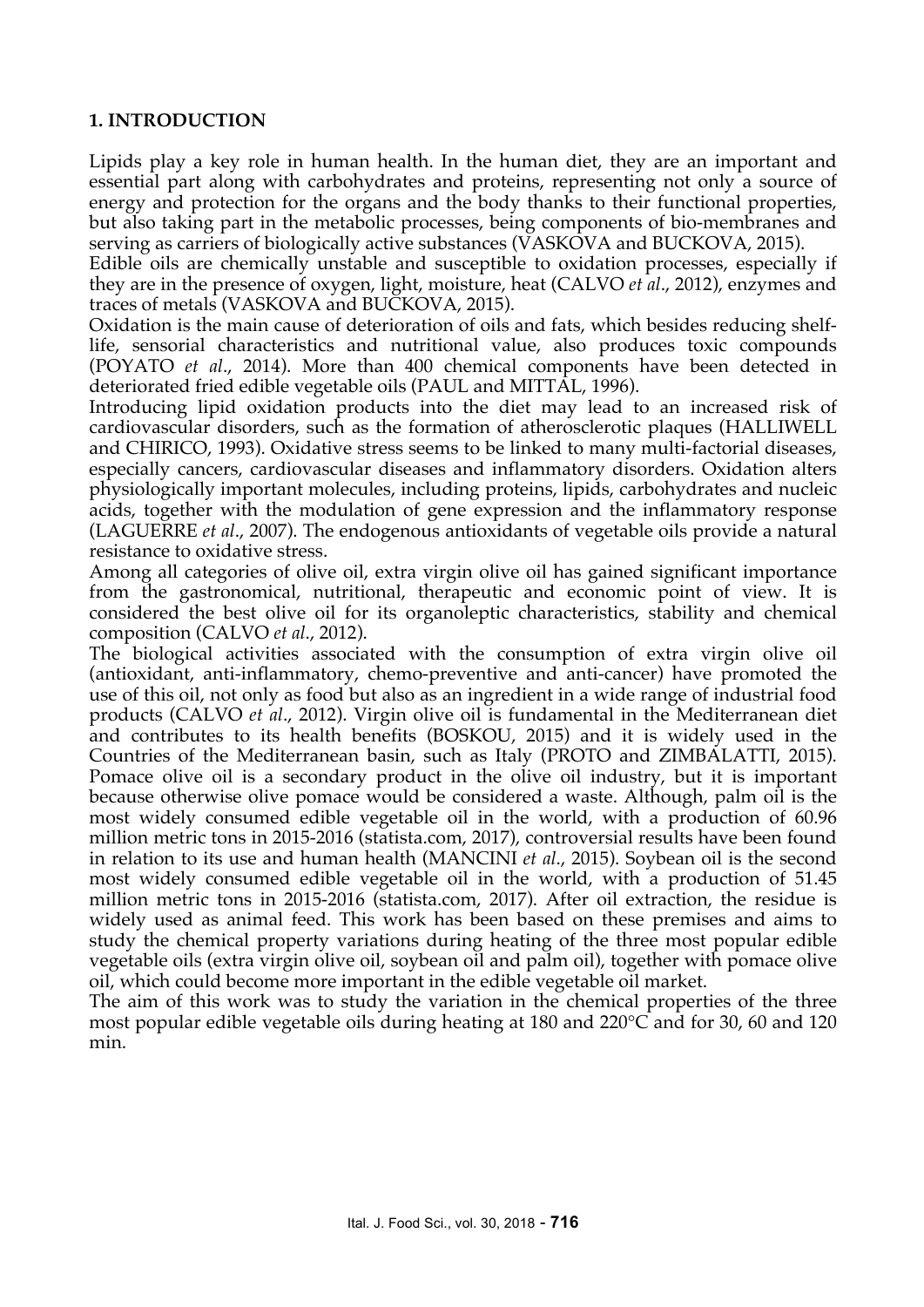# **2. MATERIALS AND METHODS**

#### **2.1. Vegetable oils**

Four vegetable oils were used in this experiment: extra virgin olive oil (EVOO) and pomace olive oil (PO) were produced in the harvest year 2016-2017 in the Region of Calabria (South Italy) and bought directly from the producer, Palm oil (P) and Soybean oil (SO) were purchased in a supermarket. The oils were analysed before heating and after heating at two different temperatures (180°C and 220°C) for 30, 60 and 120 minutes for each temperature. A 100 g aliquot of each oil was placed in a glass pyrex container which was heated in an oven. Nine glass pyrex containers for each oil and for each temperature (180 and 220 $\degree$ C) were prepared, three of them for each temperature were taken out of the oven after each time established by the experimental design (30, 60 and 120 min) to conduct analyses in triplicate.

#### **2.2. Reagents**

Diethyl ether, ethyl alcohol, sodium hydroxide, phenolphtalein, chloroform, acetic acid, potassium iodide, soluble starch, cyclohexane, *p*-anisidine, methanol, Folin-Ciocalteu reagent, sodium carbonate, gallic acid, 1,1-diphenyl-2-picrylhydrazyl radical (DPPH·), 2,2΄-azobis(2-methylpropionamide) dihydrochloride (AAPH), Trolox, 2,2-azinobis-(3 ethylbensothiazoline)-6-sulfonic acid (ABTS), potassium peroxodisulphate, ethanol were from Sigma-Aldrich (St. Louis, MO, USA), fluorescein, sodium thiosulphate, buffer phosphate were from Carlo Erba, (Milan, Italy).

#### **2.3. Free Acidity (FA)**

FA analysis was conducted according to Annex II of the Consleg (2015) for olive oil analyses. A 5 g aliquot of each oil was dissolved in 25 mL solution of diethyl ether/ethylic alcohol (1:1,  $v/v$ ) and titrated with a 0.1 N NaOH aqueous solution using  $1\%$ phenolphthalein in ethanol as an indicator. Results are expressed as g oleic acid/100 g.

#### **2.4. Peroxide Value (PV)**

Determination of PV was performed according to Annex III of the Consleg (2015) for olive oil analyses. A 2 g aliquot of each oil was dissolved in a 25 mL solution of acetic acid/chloroform (3:2,  $v/v$ ) and 1 mL of a saturated aqueous solution of potassium iodide was added. The mixture was shaken for 1 minute before being placed in the dark for five minutes. After this time, it was titrated with a 0.01 N sodium thiosulphate solution using a 1% starch soluble solution as an indicator. Results are expressed as meq  $O_2/kg$ .

#### **2.5.** *p***-Anisidine Value (***p***-AnV)**

The *p*-AnV analysis was conducted as described by the Norme Grassi e Derivati method NGD C 36-79 (NGD 1979). Each sample was diluted 1:100 (m/v), with isooctane (for spectrophotometry type), after which it was allowed to react with *p*-anisidine. The optical density of the solution was measured at 350 nm in a UV/Vis Spectrometer model Lambda 2, Perkin Elmer, Waltham, Massachusetts USA.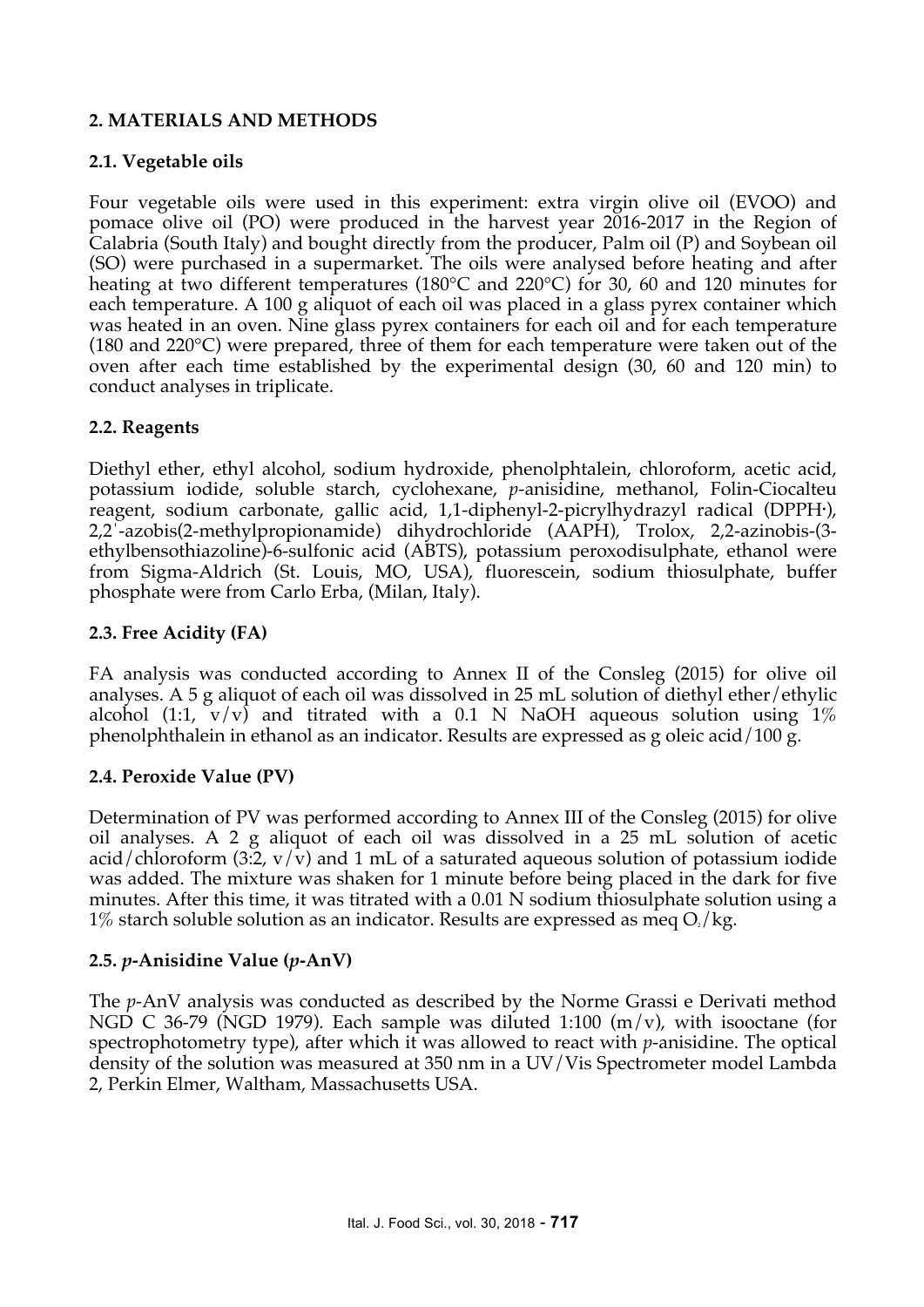# **2.6. TOTOX**

This index is given as the sum of 2PV and *p*-AnV.

# **2.7. Spectrophotometric indices**

Spectrophotometric indices were determined as described in Annex IX of the European Regulation (Consleg, 2015). Each sample was diluted 1:100  $(m/v)$  with cyclohexane and the specific extinctions were measured at 232, 266, 270 and 274 nm against a blank (only cyclohexane). An UV/Vis Spectrometer model Lambda 2, Perkin Elmer (Waltham, MA, USA), was used.

# **2.8. Antioxidant Extract (AE)**

AE was obtained with the method proposed by GOLDSMITH *et al.* (2014) modified as follows: 5 g of each sample was mixed for extraction with a 5 mL of methanol/water solution (80:20,  $v/v$ ). The mixture was vigorously shaken with a Vortex for 1 min and then centrifuged at 5000 rpm for 7 min. The supernatant containing the antioxidants was kept. The operation was repeated one more time and the two extracts were mixed together to obtain the first AE. After this, two more AE were prepared to obtain three different AE from the same oil and to analyse each oil in triplicate.

#### **2.9. Total phenolic content**

Total phenolic content of the AE was determined using the Folin-Ciocalteu assay (SINGLETON *et al*., 1999; GIUFFRÈ *et al*., 2017a). Two mL of AE, 10 mL of bi-deionised water, 2.5 mL of Folin-Ciocalteu reagent and 10 mL of a 7% sodium carbonate in bideionised water solution were placed in a 50 mL glass flask. At this point the volume was made up to 50 mL with bi-deionised water. A blank was prepared substituting AE with bideionised water. After 1 hour in the dark, the absorbance was measured at 765 nm in an Agilent 8453 spectrophotometer (Santa Clara, CA, USA). The total phenolic content was calculated on the basis of a calibration curve. Data were expressed as mg gallic acid/kg.

# **2.10. Antioxidant Activity (DPPH assay) hydrophilic**

The DPPH assay measures the radical scavenging activity of a vegetable extract, in this case from a vegetable oil. The DPPH assay method was developed by BRAND-WILLIAMS *et al*. (1995) and it was adapted to an olive oil application (KALANTZAKIS *et al*., 2006). It is spectrophotometrically determined by measuring the disappearance of the 1,1-diphenyl-2 picrylhydrazyl radical (DPPH•) at 515 nm. A 0.10 mL aliquot of AE was added to 2.40 mL of a 60  $\mu$ M DPPH methanolic solution. The mixture was shaken for five minutes in the dark. After this, the decrease in absorbance was measured at 515 nm in an Agilent 8453 spectrophotometer (Santa Clara, CA, USA). Results were expressed as % inhibition (mean  $\pm$  S.D.) using the following formula: % inhibition = [(T0 – T5)/T0] x 100.

# **2.11. Antioxidant Activity (DPPH assay) oil**

The DPPH assay measures the radical scavenging activity of a vegetable oil. It was conducted in an UV/Vis Spectrometer model Lambda 2, Perkin Elmer (Waltham, MA, USA), using the method proposed by KALANTZAKIS *et al*. (2006), modified as follows. Firstly, the oil was diluted with ethyl acetate (1:10,  $v/v$ ). Secondly, 500  $\mu$ L of diluted oil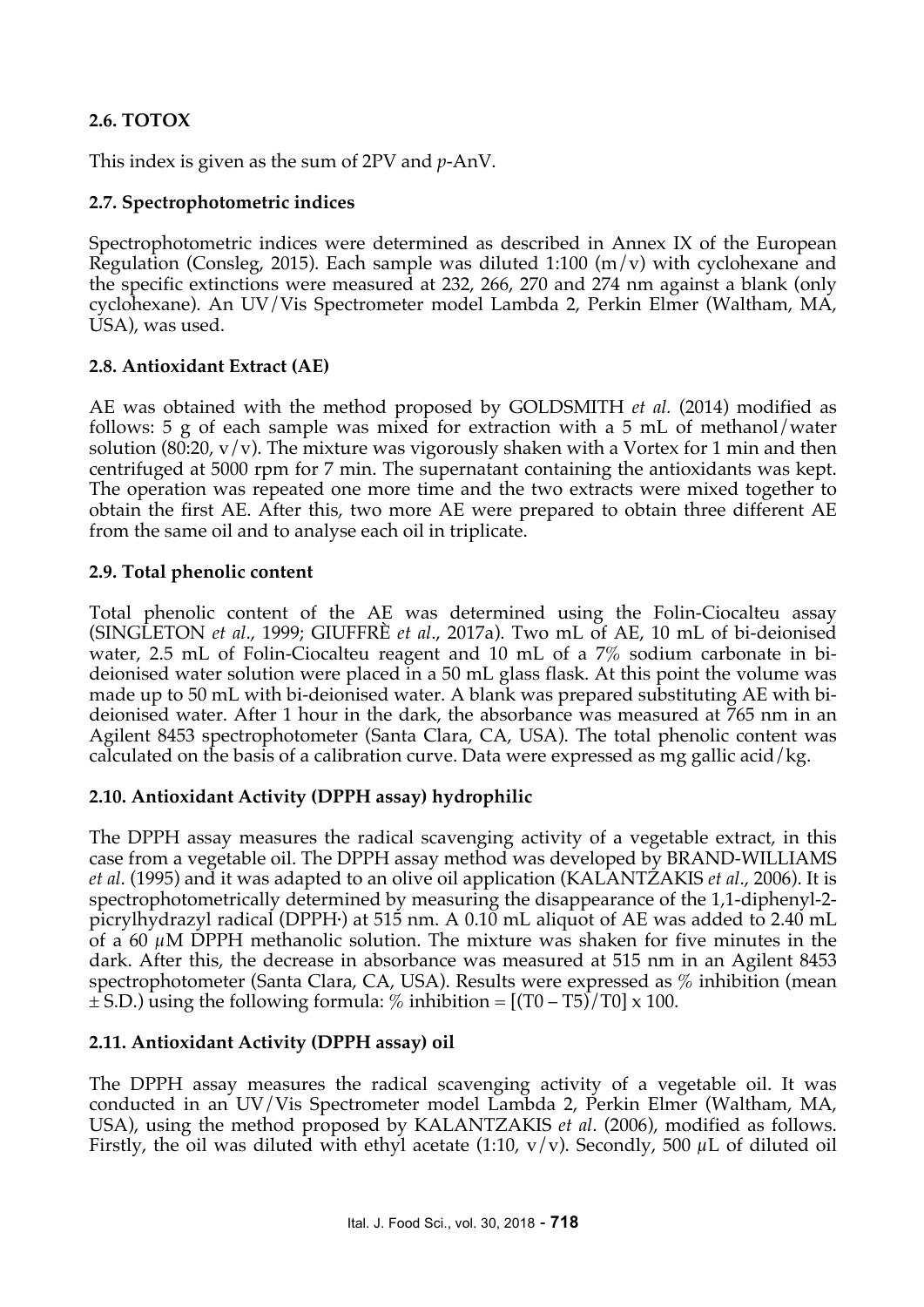were added to 2 mL of a  $10<sup>4</sup>$  M DPPH $\cdot$  solution, previously prepared with ethyl acetate and, thirdly, the absorbance of the mixture was measured immediately at 515 nm (t0) and after 30 minutes of incubation (t30). The results were calculated with the following formula:  $\%$  inhibition =  $[(T0 - T30)/T0] \times 100$  and they were expressed as  $\%$  inhibition.

# **2.12. Antioxidant Activity (ABTS assay)**

The ABTS assay determines the radical scavenging activity of an extract using an ethanol solution of 2,2-azinobis-(3-ethylbensothiazoline)-6-sulfonic acid (ABTS) and potassium peroxydisulphate. For its determination the method proposed by RE *et al*. (1999) was applied, with the following modifications.

A 0.050 mL aliquot of AE was added to 2.450 mL of a 7mM ABTS ethanolic solution and was vigorously shaken in the dark for 6 minutes. After this, the decrease in absorbance was measured at 734 nm in an Agilent spectrophotometer, model 8453 (Santa Clara, CA, USA). Results were expressed as  $\%$  inhibition using the following formula:  $\%$  inhibition =  $[(T0 - T6)/T0] \times 100$ .

#### **2.13. Antioxidant Activity (ORAC assay) AE**

The ORAC assay was proposed by CAO *et al*. (1993). The ORAC assay measures the antioxidant activity of an oil extract and is determined on the basis of the oxidative damage to the fluorescent protein (NINFALI *et al*., 2001). AAPH was used as the generating species of peroxyl radicals, and Trolox as an antioxidant standard. A 150  $\mu$ L aliquot of fluorescein solution (96 nM in a 7.4 pH buffer phosphate solution) and 30  $\mu$ L of AAPH (133 mM in a 7.4 pH buffer phosphate solution) were added to 20  $\mu$ L of AE previously diluted 1:30 (v/v) in a 7.4 pH buffer phosphate solution. The fluorescence decrease was measured using a Perkin Elmer Victor X2 (Waltham, MA, U.S.A.). The final reaction tested and the concentrations of the different reagents were determined following FERNÁNDEZ-PACHON *et al*. (2005). Results were expressed as µmol Trolox/100 g.

#### **2.14. Statistical analysis**

Analyses of samples were conducted in triplicate and mean and standard deviation were calculated by the Excel 2010 version software. Analysis of variance (one-way ANOVA) was performed by SPSS software version 17.0 for Windows (SPSS Inc., Chicago, IL, U.S.A.), using the Tukey test and the significance level was set at *p* < 0.05. The effect of temperature and heating duration were analysed by a two-way ANOVA by SPSS software version 17.0 for Windows (SPSS Inc., Chicago, IL, U.S.A.).

# **3. RESULTS AND DISCUSSION**

# **3.1. Free acidity**

A vegetable oil is mainly composed of tryglycerides. Each vegetable oil has a specific triglyceride composition: olive oil contains mainly triolein (GIUFFRÈ, 2013; 2014); palm oil contains mainly dioleylpalmitoylglycerol (21-25%) and dipalmitoyloleylglycerol (30-34%) (ENDO *et al*., 2011); soybean oil contains mainly trilinolein (21-22%) and dilinoleolein (15- 16%) (SUDAR *et al*., 2003).

The hydrolysis of tryglycerides produces free fatty acids as the main degradation products. When the oil temperature reaches 150°C a part of the glycerol evaporates and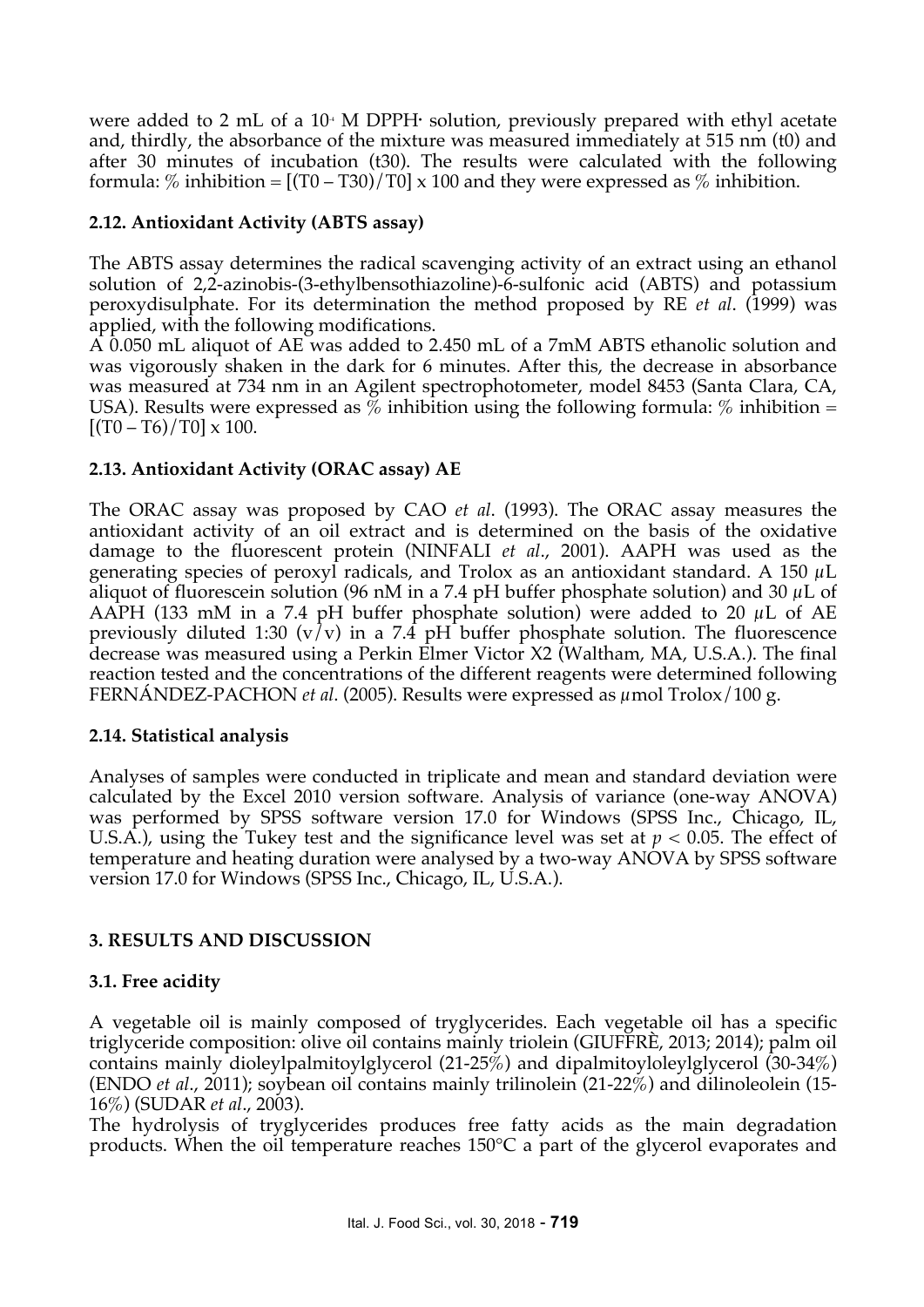the remaining glycerol promotes the production of free fatty acids by hydrolysis (NAZ *et al*., 2005). This process is accelerated when a food containing water is added to the oil. The higher the water quantity, the higher the oil degradation. In our work, EVOO had the highest initial FA but it showed the lowest percentage increase with temperature and with time. When the oils were heated at 180°C for 30, 60 and 120 min, the highest percentage increase in FA was in P: 30, 40 and 50% respectively. When the oils were heated at 220°C for 120 min, the highest percentage increase in FA was in PO: 146.7% (Table 1). If the absolute FA data are considered, the lowest values were found in P and in SO oils in which 0.18  $g/100 g$  and 0.17  $g/100 g$  (as oleic acid) were found after the most drastic treatment (220°C for 120 min). AZIMAH *et al.* (2017) used palm oil to fry potatoes at 175°C for 0, 10 and 20 times and found an initial increase in free acidity from 0.18  $\%$  (0 times, i.e. no fried oil) to 0.27% (10 times fried) whereas no increase was found from 10 to 20 times of frying. BULUT and YILMAZ (2010) used a refined pomace olive oil to fry 35 g patties whose dough contained flour (56%), water (42%) dry yeast (0.5%), baking soda (0.5%) and salt (0.5%) and found an increase from 0.27% to 0.28%, 0.34%, 0.43%, 0.52% and 0.59% in fried oil after respectively 0, 1, 2, 3, 4 and 5 days.

# **3.2. Peroxide value**

The PV analysis is based on the quantification of the primary oxidation products, mainly hydroperoxides (SAAD *et al*. 2007). During peroxidation, unsaturated fatty acids are oxidized by  $O<sub>2</sub>$ . This is an auto-catalytic reaction which induces the formation of free radicals from fatty acids and starts the oxidation of the remaining non-oxidized fatty acids. In EVOO, the initial PV was 8.1 meq  $O_2/kg$ , i.e. well below the maximum (20 meq  $O_2/kg$ ) stated by both the Consleg (2015) and the IOC (2015). After 120 min heating, PV increased in EVOO up to 19.4 meq  $\tilde{O}_2/kg$  (+139.5%) at 180°C and 20.9 meq  $O_2/kg$  (+158.0%) at 220°C. Under the worst conditions (220°C and 120 min heating), PO and SO were 11.8 and 9.5 meg  $Q_2/kg$  respectively and P showed at the same time both the lowest absolute PV and the highest percentage increase (357.1%), this was due to the very low initial PV (1.4 meq  $O_2/kg$ ) which is well below the 10 meq  $O_2/kg$  required by the Codex Stan (2013) for a refined edible vegetable oil. After 120 min of P heating, PV increased to 4.0 meq  $O<sub>2</sub>/kg$ (+185.7%) at 180°C and to 6.4 meq  $O_1/kg$  (+357.1%) at 220°C. After 60 min heating at 180 $\degree$ C, the PV was 9.9, 4.92, 5.7 and 3.9 meg O<sub>2</sub>/kg for EVOO, PO, SO and P respectively (Table 2), i.e. always below the maximum of 10 meq  $O_2/kg$ , stated by the Codex Stan (2013). P showed the lowest increase in absolute value: 6.4 meq  $O_2/kg$  after 120 min at 220°C. GHARBY *et al*. (2016) heated extra virgin olive oil and refined olive oil from Morocco (cv Picholine) at 100°C for 120 h and found a variation from 2.30 to 32.43 meq  $O_2$ /kg oil in the former and a variation from 0.60 to 375.10 meq  $O_2$ /kg oil in the latter. JAARIN and KAMISAH (2002) fried sweet potatoes in palm oil and soy oil for 10 min at 180°C and used the same oil five times with an interval of at least five hours between each heating and found an increase from 2 (fresh oil) to more than 9 meq  $O_2/kg$  oil in the palm oil and an increase from 5 (fresh oil) to 11 meg  $O_2/kg$  oil in the soy oil.

# **3.3.** *p***-Anisidine value**

*p*-AnV is an appropriate method for evaluating the secondary products of lipid oxidation (QING *et al*., 2016) and it is related to the formation of non-volatile aldehydes (2-alkenals) and ketones which are responsible of the rancid odour and taste in a fat.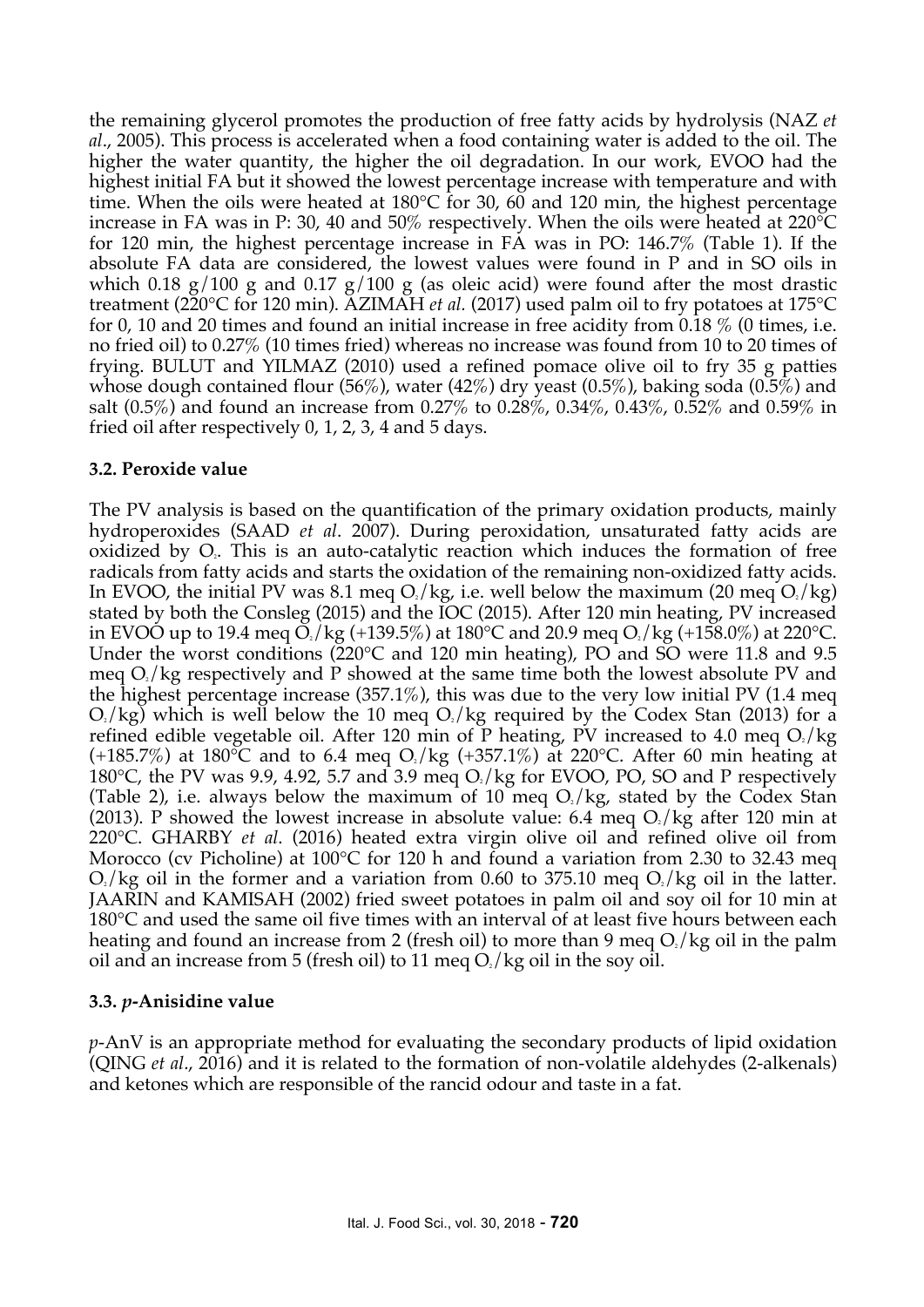**Table 1.** Free acidity (g oleic acid/100 g). At the top of the table, one-way ANOVA experiment where unheated and heated oils are considered: means followed by different letters in the same column are significantly different according to Tukey's test (\*\*, *p* < 0.01; \*\*\*, *p* < 0.001).

At the bottom of the table, two-way ANOVA experiment where only heated oils are considered: temperature, time, temperature x time (n.s.,  $p > 0.05$ ; \*,  $p < 0.05$ ) \*\*,  $p < 0.01$ ; \*\*\*,  $p < 0.001$ ). Difference (%) is calculated on the unheated oil.

| Sign.                 | $***$             |              | $***$              |                          | $***$               |                          | $***$              |                          |
|-----------------------|-------------------|--------------|--------------------|--------------------------|---------------------|--------------------------|--------------------|--------------------------|
|                       | <b>EVOO</b>       | Difference % | <b>Pomace</b>      | Difference %             | Soybean             | Difference %             | Palm               | Difference %             |
| Unheated oil          | $0.50\pm0.02$ b   | --           | $0.15 \pm 0.01$ c  | $\overline{\phantom{a}}$ | $0.12 \pm 0.01$ c   | $\overline{\phantom{a}}$ | $0.10\pm0.01$ c    | $\overline{\phantom{a}}$ |
| 180°C/30min           | $0.51 \pm 0.01$ b | 2.0          | $0.17 \pm 0.01$ c  | 13.3                     | $0.14 \pm 0$ bc     | 16.7                     | $0.13 \pm 0.01$ bc | 30.0                     |
| 180°C/60min           | $0.53 \pm 0.02$ b | 6.0          | $0.18 \pm 0.01$ bc | 20.0                     | $0.14 \pm 0.01$ abc | 16.7                     | $0.14 \pm 0$ b     | 40.0                     |
| 180°C/120min          | $0.53 \pm 0.01$ b | 6.0          | $0.19 \pm 0.01$ bc | 26.7                     | $0.16 \pm 0.02$ ab  | 33.3                     | $0.15 \pm 0.01$ ab | 50.0                     |
| 220°C/30min           | $0.51 \pm 0.01$ b | 2.0          | $0.17 \pm 0.01$ c  | 13.3                     | $0.14 \pm 0.01$ abc | 16.7                     | $0.14 \pm 0$ b     | 40.0                     |
| $220^{\circ}$ C/60min | $0.52 \pm 0.01$ b | 4.0          | $0.21 \pm 0.01$ b  | 40.0                     | $0.16 \pm 0.01$ ab  | 33.3                     | $0.16 \pm 0.01$ ab | 60.0                     |
| 220°C/120min          | $0.61 \pm 0.02$ a | 22.0         | $0.37+0a$          | 146.7                    | $0.17 \pm 0.01$ a   | 41.7                     | $0.18 \pm 0.01$ a  | 80.0                     |
| Temperature           | n.s.              |              | n.s.               |                          | n.s.                |                          | n.s.               |                          |
| time                  | n.s.              |              | $***$              |                          | $\star$             |                          | n.s.               |                          |
| Temperature x time    | $***$             |              | n.s.               |                          | n.s.                |                          | n.s.               |                          |

Table 2. Peroxide Value (meq O<sub>2</sub>/kg). At the top of the table, one-way ANOVA experiment where unheated and heated oils are considered: means followed by different letters in the same column are significantly different according to Tukey's test (\*\*\*,  $p < 0.001$ ).

At the bottom of the table, two-way ANOVA experiment where only heated oils are considered: temperature, time, temperature x time (n.s.,  $p > 0.05$ ;  $\hbar$ ,  $p < 0.05$ ; \*\*\*,  $p < 0.001$ ). Difference  $(\%)$  is calculated on the unheated oil.

| Sign.                 | $***$            |                          | $***$             |                          | $***$            |              | $***$            |                          |
|-----------------------|------------------|--------------------------|-------------------|--------------------------|------------------|--------------|------------------|--------------------------|
|                       | <b>EVOO</b>      | Difference %             | <b>Pomace</b>     | Difference %             | Soybean          | Difference % | Palm             | Difference %             |
| Unheated oil          | $8.1 \pm 0.3$ f  | $\overline{\phantom{a}}$ | $3.9 \pm 0.01$ f  | $\overline{\phantom{a}}$ | $2.4 \pm 0.03$ g | ۰.           | $1.4 \pm 0.05$ f | $\overline{\phantom{a}}$ |
| 180°C/30min           | $9.4 \pm 0.1$ e  | 16.1                     | $4.4 \pm 0.04$ e  | 12.8                     | $4.3 \pm 0.10$ f | 79.2         | $3.7 \pm 0.06$ e | 164.3                    |
| $180^{\circ}$ C/60min | $9.9 \pm 0.2 e$  | 22.2                     | $4.9 \pm 0.07$ c  | 25.6                     | $5.7\pm0.01$ d   | 137.5        | $3.9 \pm 0.04$ d | 178.6                    |
| 180°C/120min          | $19.4\pm0.5$ b   | 139.5                    | $5.9 \pm 0.11$ b  | 51.3                     | $7.3 \pm 0.04$ b | 204.2        | $4.0\pm0.05$ d   | 185.7                    |
| 220°C/30min           | 11.6 $\pm$ 0.6 d | 43.2                     | $4.7\pm0.01$ d    | 20.5                     | $4.6 \pm 0.05$ e | 91.7         | $4.2 \pm 0.04$ c | 200.0                    |
| $220^{\circ}$ C/60min | $14.8 \pm 0.2$ c | 82.7                     | $5.9 \pm 0.08$ b  | 51.3                     | $7.1 \pm 0.06$ c | 195.8        | $5.5 \pm 0$ b    | 292.9                    |
| 220°C/120min          | $20.9+0.2a$      | 158.0                    | $11.8 \pm 0.03$ a | 202.6                    | $9.5 \pm 0.04$ a | 295.8        | $6.4 \pm 0.04$ a | 357.1                    |
| Temperature           | n.s.             |                          | n.s.              |                          | n.s.             |              | n.s.             |                          |
| Time                  | $\star$          |                          | n.s.              |                          | $\ddot{}$        |              | n.s.             |                          |
| Temperature x time    | $***$            |                          | $***$             |                          | $***$            |              | $***$            |                          |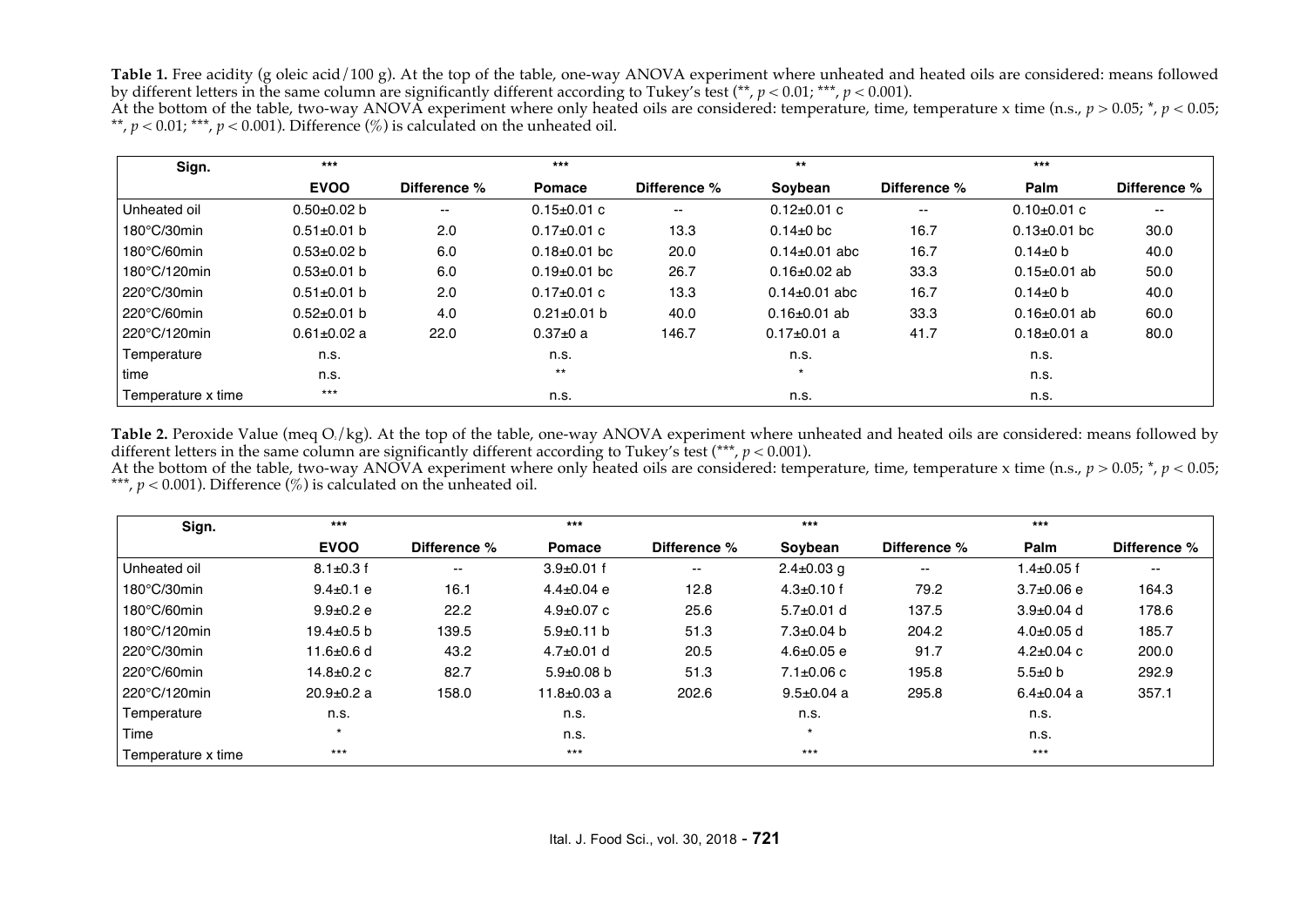The importance of *p*-AnV, mainly in a rectified oil, is due to the scarce effect on removing the secondary oxidisation products by deodorisation which, instead, diminishes the PV. For this reason, if before its rectification, an edible vegetable oil has suffered a heavy and continuous oxidative damage, this can be revealed by the *p*-AnV analysis. After 120 min heating at 220°C, P showed the lowest initial *p*-AnV (31.4) of the studied oils, whereas SO showed the highest *p*-AnV (94.4) and the highest percentage increase (1715.4%) compared to the unheated oils (Table 3).

Considering values after heating at 180°C for 120 min, the *p*-AnV was 2.6 (EVOO), 3.1 (PO), 2.8 (SO) and 2.0 (P) times lower than *p*-AnV found at 220°C heating for 120 min.

If values at 220°C are considered, it is worthy of note that *p*-AnV after 120 min heating is almost double in PO and P and more than double in EVOO compared to *p*-AnV found after 60 min heating, whereas a very little increase was observed at 180<sup>o</sup>C between 60 and 120 min heated oils.

XU *et al*. (2015) studied the *p*-AnV variation in palm oil used to fry potatoes at 170°C for 75 frying batches conducted over 3 days and found a constant increase with 85 as the final value. AHMAD TARMIZI and ISMAIL (2014) used refined, bleached, and deodorized palm olein to fry potatoes at 180°C for a 56 h period and found an initial *p*-AnV increase from 0.8 (0 h – fresh palm olein) to 37.0 (32 h heating), thereafter they measured a constant decrease until 31.4 (48 h) and a final increase 35.6 (56 h). They also mixed palm olein with sunflower oil, canola oil and cotton seed oil and in all cases the *p*-AnV during heating was higher than in palm olein.

# **3.4. TOTOX**

This is an indicator of the overall oxidation state and quality of the oil (SAAD *et al*., 2007). The higher the TOTOX the higher the oil's oxidisation. TOTOX values are listed in Table 4. The initial lowest TOTOX value was found in P (4.5) followed by SO (10.1), PO (16.0) and EVOO (20.6). If TOTOX is considered after 120 min heating at 180°C, the initial classification varies from P (23.6), PO (35.7), SO (48.3) to EVOO (59.9). If TOTOX is considered after 120 min heating at 220°C, the initial value increases to 44.3 in P, 96.5 in EVOO, 97.6 in PO and to 113.4 in SO. This was due to the different antioxidant content and to the different fatty acid composition of each oil. EVOO had the highest total phenolic content (Table 8) and P had the highest saturated fatty acid content (data not published). As a consequence, even if EVOO had the highest initial TOTOX, the heating treatment caused the lowest percentage increase after 120 min at 220°C (368.4%): this was due to the highest phenolic content (Table 8). Another low increase in terms of TOTOX was found in P (44.3 after 120 min at 220°C), because of the lowest unsaturated fatty acid content (less than 60%) and the lowest polyunsaturated fatty acid content (less than 13%) of this oil (data not published).

XU *et al*. (2015) studied palm oil during the frying of potatoes at 170°C and found a constant increase from 10 (fresh oil) to 115 after 75 frying cycles (5 min each one). SRIVASTAVA and SEMWAL (2015), in coconut oil heated at 180°C for 8 h found a continuous and significant increase in TOTOX value from 8.91 (fresh oil/0 h) to 33.95 after 8 h heating.

#### **3.5. K232, K270 and ∆K**

Thermal oxidation causes the isomerisation of double bonds contained in the unsaturated fatty acids and the formation of trans isomers (MARINOVA *et al*., 2012). The absorbance at 232 nm gives information about the presence of diene conjugates, which are formed during the oil rectification. Also, the oxidation products present in an edible vegetable oil vary the spectrum of UV absorption and increase values read on the spectrophotometer. The lower this value, the better the oil quality.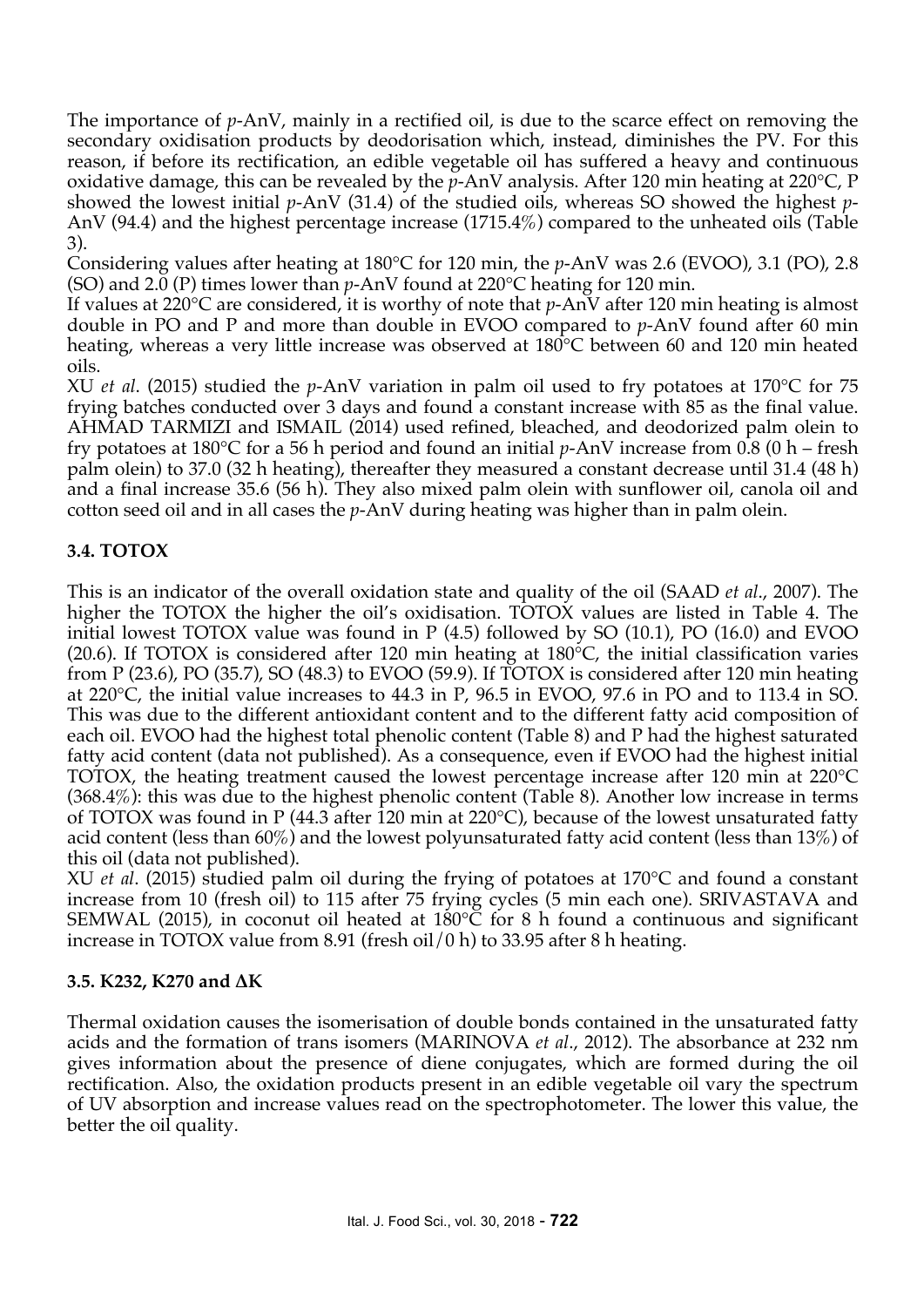**Table 3.** *p*-Anisidine Value. At the top of the table, one-way ANOVA experiment where unheated and heated oils are considered: means followed by different letters in the same column are significantly different according to Tukey's test (\*\*\*, *p* < 0.001). At the bottom of the table, two-way ANOVA experiment where only heated oils are considered: temperature, time, temperature x time  $(n.s., p > 0.05; **$ ,  $p < 0.001$ ). Difference  $(\%)$  is calculated on the unheated oil.

| Sign.                 | $***$            |                          | $***$             |                          | $***$             |              | $***$             |                          |
|-----------------------|------------------|--------------------------|-------------------|--------------------------|-------------------|--------------|-------------------|--------------------------|
|                       | <b>EVOO</b>      | Difference %             | <b>Pomace</b>     | Difference %             | Soybean           | Difference % | Palm              | Difference %             |
| Unheated oil          | $4.4 \pm 0.1$ f  | $\overline{\phantom{a}}$ | $8.3 \pm 0.07$ f  | $\overline{\phantom{a}}$ | $5.2 \pm 0.12$ f  | --           | 1.8±0.10 e        | $\overline{\phantom{a}}$ |
| $180^{\circ}$ C/30min | $7.4 \pm 0.6$ e  | 68.2                     | $9.6 \pm 0.08$ e  | 15.7                     | $5.6 \pm 0.04$ f  | 7.7          | $2.0 \pm 0.07$ e  | 11.1                     |
| $180^{\circ}$ C/60min | $17.4 \pm 0.5$ c | 295.5                    | $21.2 \pm 0.13$ d | 155.4                    | $20.2 \pm 0.69$ e | 288.5        | $11.9 \pm 0.04$ d | 561.1                    |
| 180°C/120min          | $21.0+0.1$ b     | 377.3                    | $24.0 \pm 0.39$ c | 189.2                    | $33.6 \pm 0.83$ c | 546.2        | $15.5 \pm 0.33$ c | 761.1                    |
| 220°C/30min           | $13.4 \pm 0.6$ d | 204.5                    | $21.4 \pm 0.11$ d | 157.8                    | $27.2 \pm 0.64$ d | 423.1        | $2.4 \pm 0.15$ e  | 33.3                     |
| 220°C/60min           | $20.8 \pm 0.1$ b | 372.8                    | $40.5 \pm 0.08$ b | 388.0                    | $47.6 \pm 1.06$ b | 815.4        | 17.5±0.36 b       | 872.2                    |
| 220°C/120min          | $54.6 \pm 1.2$ a | 1140.9                   | $73.9 \pm 0.01$ a | 790.4                    | $94.4 \pm 1.13$ a | 1715.4       | $31.4 \pm 0.33$ a | 1644.4                   |
| Temperature           | n.s.             |                          | n.s.              |                          | n.s.              |              | n.s.              |                          |
| Time                  | n.s.             |                          | n.s.              |                          | n.s.              |              | n.s.              |                          |
| Temperature x time    | $***$            |                          | $***$             |                          | $***$             |              | $***$             |                          |

**Table 4.** TOTOX*.* At the top of the table, one-way ANOVA experiment where unheated and heated oils are considered: means followed by different letters in the same column are significantly different according to Tukey's test (\*\*\*,  $p < 0.001$ ). At the bottom of the table, two-way ANOVA experiment where only heated oils are considered: temperature, time, temperature x time  $(n.s., p > 0.05; **$ ,  $p < 0.001$ ). Difference  $(\%)$  is calculated on the unheated oil.

| Sign.                 | $***$            |                          | $***$             |              | $***$             |              | $***$            |              |
|-----------------------|------------------|--------------------------|-------------------|--------------|-------------------|--------------|------------------|--------------|
|                       | <b>EVOO</b>      | Difference %             | Pomace            | Difference % | Soybean           | Difference % | Palm             | Difference % |
| Unheated oil          | $20.6 \pm 0.7$ f | $\overline{\phantom{a}}$ | $16.0 \pm 0.1$ f  | $\sim$       | 10.1 $\pm$ 0.2 q  | --           | $4.5 \pm 0.2$ q  | $- -$        |
| $180^{\circ}$ C/30min | $26.1 \pm 0.8$ d | 26.7                     | $18.5 \pm 0.01$ e | 15.6         | $14.2 \pm 0.2$ f  | 40.6         | $9.5 \pm 0.1$ f  | 111.1        |
| $180^{\circ}$ C/60min | $37.3 \pm 0.3$ d | 81.1                     | $31.1 \pm 0.3$ d  | 94.4         | $31.6 \pm 0.7$ e  | 212.9        | $19.8 \pm 0.1$ d | 340.0        |
| 180°C/120min          | $59.9 \pm 1.0$ b | 190.8                    | $35.7 \pm 0.6$ c  | 123.1        | $48.3 \pm 0.8$ c  | 378.2        | $23.6 \pm 0.4$ c | 424.4        |
| 220°C/30min           | $36.6 \pm 0.6$ d | 77.7                     | $30.8 \pm 0.1$ d  | 92.5         | $36.4 \pm 0.6$ d  | 260.4        | $10.9 + 0.2 e$   | 142.2        |
| $220^{\circ}$ C/60min | $50.4 \pm 0.5$ c | 144.7                    | $52.3 \pm 0.2 b$  | 226.9        | $61.7 \pm 1.2$ b  | 510.9        | $28.5 \pm 0.4$ b | 533.3        |
| 220°C/120min          | $96.5 \pm 1.2 a$ | 368.4                    | $97.6 \pm 0.1$ a  | 510.0        | $113.4 \pm 1.2$ a | 1022.8       | $44.3 \pm 0.4$ a | 884.4        |
| Temperature           | n.s.             |                          | n.s.              |              | n.s.              |              | n.s.             |              |
| time                  | n.s.             |                          | n.s.              |              | n.s.              |              | n.s.             |              |
| Temperature x time    | $***$            |                          | $***$             |              | $***$             |              | $***$            |              |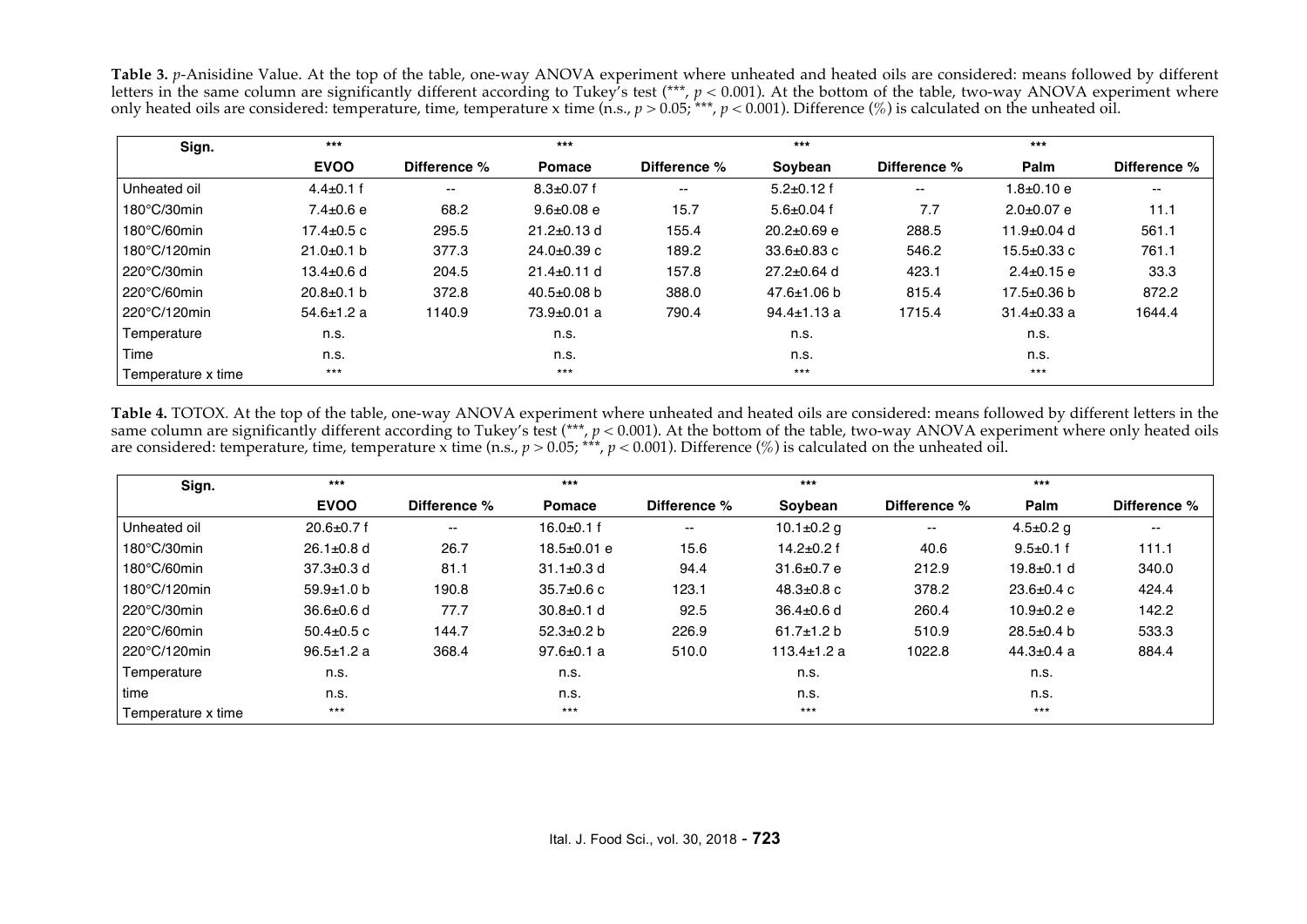The best findings were revealed in EVOO (1.686 for unheated EVOO and 2.663 for H-EVOO at 220°C for 120 min). P showed the second lowest values at 180°C and at 220°C after 30 min heating. In P a slight reduction in K232 was found at both 180 and 220°C from 60 and 120 min heating (Table 5). PO showed the second lowest findings at 220°C and 60-120 min heating.

The absorbance at 270 nm gives information about the presence of triene conjugates. Linoleate oxidation products or degradation of hydroxylinoleate produce conjugated trienes absorbing at 270 nm (MARINOVA *et al*., 2012). Findings are listed in Table 6. SO showed the initial absolute highest value and this negative condition was found after all the studied treatments, whereas it showed the lowest relative increase during heating (68.9% after 120 min at 220°C). EVOO always showed both the absolute lowest value and the highest relative increase with time and with temperature. The lowest EVOO values were due to its being the only non-rectified vegetable oil in this study. P showed the second lowest findings after EVOO.

∆K is a spectrophotometric index indicating the maximum absorbance at 270 nm. In the case of a rectified oil, and mainly in the case of PO, the absorbance value in this zone increases and the spectrophotometric profile has a characteristic trend with three maximum levels due to the presence of trienes. Of the three peaks, the most pronounced is the central one at 270 nm. To judge an edible vegetable oil it is also important to take into account the absorbance of the two lateral peaks at 266 nm and 274 nm. EVOO showed the lowest ∆K before and after heating, this was because EVOO is not rectified and because of the low  $\Delta K$  value before heating (0.001), which was reversed in the subsequent steps during heating (Table 7). It is noteworthy that the ∆K value observed in EVOO after 120 min of heating at 220°C was lower than the ∆K value observed in the three other oils before heating; this demonstrates, if necessary, the better food properties of EVOO if compared to other edible vegetable oils. SO always presented the highest values and from the ∆K point of view this is the worst oil.

GHARBY *et al*. (2017) treated edible oils at 100°C for 120 h and found an increase from 1.57 (fresh oil) to 2.59 (after 120 h heating) in an EVOO and a progress from 1.78 to 2.79 in a refined olive oil under the same thermal and time conditions. In the same study K270 was found to increase from 0.13 to 0.33 in EVOO and from 0.55 to 1.99 in a refined olive oil. AZIMAH *et al*. (2017) measured the presence of conjugated dienes at 234 nm in palm oil used to fry potatoes at 175°C, they read 5.36 as a specific extinction in the fresh oil and 5.40 and 5.21 after 10 and 20 frying cycles respectively.

#### **3.6. Total phenolic content**

Vegetable oils contain many biologically active components, which exert antioxidant activity, EVOO is consumed unrefined, differently from other edible vegetable oils. This implies that EVOO contains many minor bioactive compounds such as phenols whose content was found to decrease in EVOO during olive fruit ripening (SICARI *et al*., 2009; SICARI *et al*., 2010).

Table 8 describes the total phenolic content evolution of the four studied oils during heating treatments. The highest total phenolic content was found in EVOO (196.8 mg/kg) whereas the lowest content was found in SO (15.0 mg gallic acid/kg).

Heating lowered the total phenolic content and a continuous decrease was measured with heating and with time in all the studied oils. The lowest total phenolic content was found in the samples heated for 120 min at 220°C. The highest loss in total phenolic content (as a percentage) was in EVOO because it had (ab origine) the highest total phenolic content, thus, the highest total phenolic content to be lost during heating.

SANTOS *et al*. (2018) studied EVOO during the frying of white potatoes at 175°C and found a loss in total phenolic content from fresh oil (564 mg/kg) to the 28 hrs fried oil (171 mg/kg), with the minimum content (114 mg/kg) after 16 hrs frying.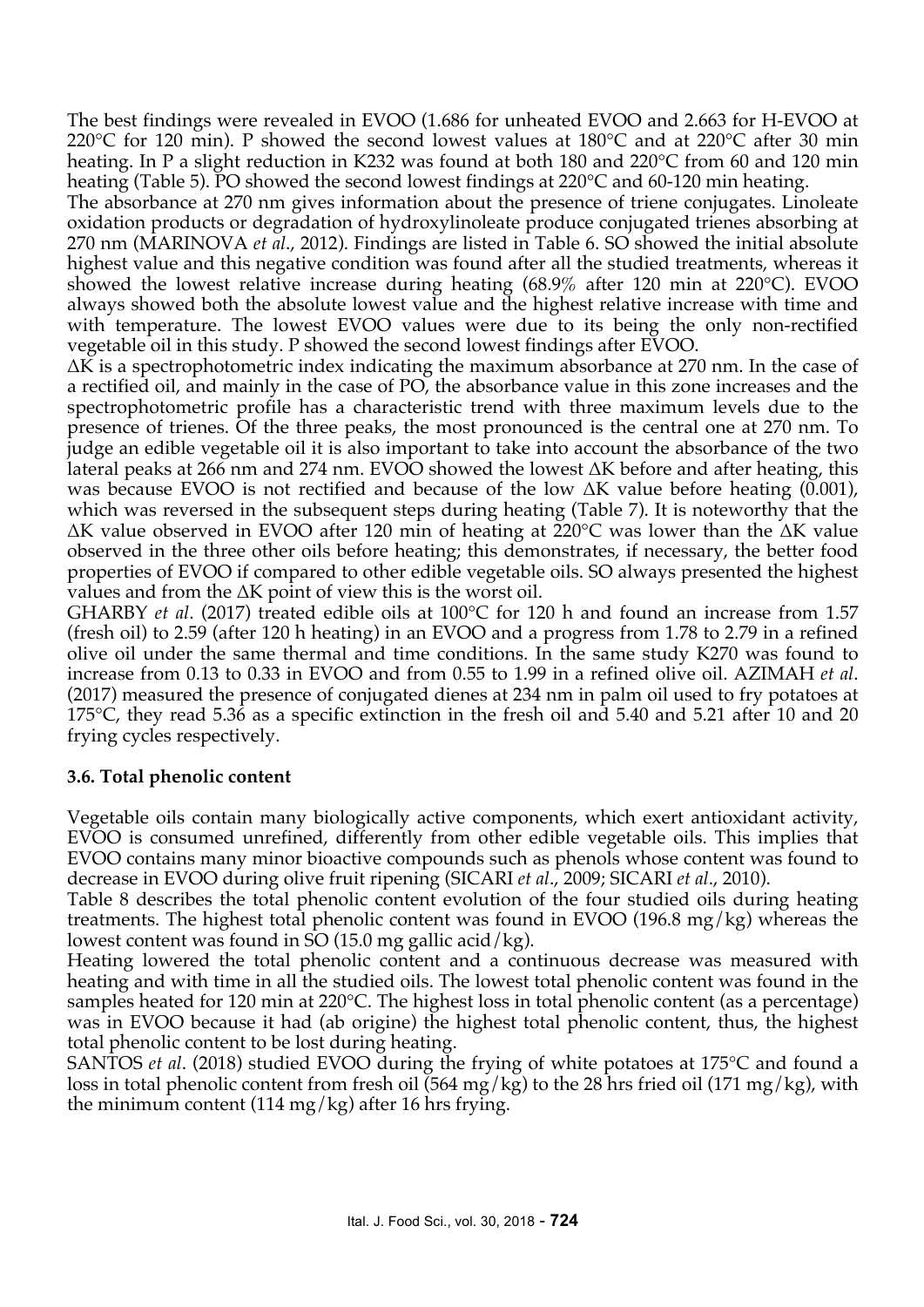**Table 5.** K 232. At the top of the table, one-way ANOVA experiment where unheated and heated oils are considered: means followed by different letters in the same column are significantly different according to Tukey's test (\*, *p* < 0.05; \*\*\*, *p* < 0.001). At the bottom of the table, two-way ANOVA experiment where only heated oils are considered: temperature, time, temperature x time (n.s.,  $p > 0.05$ ; \*,  $p < 0.05$ ; \*\*,  $p < 0.01$ ; \*\*\*,  $p < 0.001$ ). Difference (%) is calculated on the unheated oil.

| Sign.                 | $***$            |               |                  |              | $***$            |             | $***$            |                          |
|-----------------------|------------------|---------------|------------------|--------------|------------------|-------------|------------------|--------------------------|
|                       | <b>EVOO</b>      | Difference %  | <b>Pomace</b>    | Difference % | Soybean          | Differenc % | Palm             | Difference %             |
| Unheated oil          | 1.686±0.01       | $\sim$ $\sim$ | $2.858 \pm 0.02$ | $- -$        | $2.967 \pm 0.04$ | $- -$       | $2.287 \pm 0.13$ | $\overline{\phantom{a}}$ |
| 180°C/30min           | 1.802±0.02       | 6.9           | $2.898 \pm 0.07$ | 1.4          | $3.012 \pm 0.08$ | 1.5         | $2.568 + 0.06$   | 12.3                     |
| 180°C/60min           | $1.931 \pm 0.02$ | 14.5          | $2.927 \pm 0.02$ | 2.4          | $3.099 + 0.06$   | 4.4         | $2.742 \pm 0.01$ | 19.9                     |
| 180°C/120min          | $2.297 \pm 0.01$ | 36.2          | $2.987 \pm 0.12$ | 4.5          | $3.113 \pm 0.01$ | 4.9         | $2.722 \pm 0.01$ | 19.0                     |
| 220°C/30min           | 1.820±0.02       | 7.9           | $2.922 \pm 0$    | 2.2          | $3.053 \pm 0.06$ | 2.9         | $2.827 \pm 0.03$ | 23.6                     |
| $220^{\circ}$ C/60min | $2.594 \pm 0.01$ | 53.9          | $2.934\pm0.01$   | 2.7          | $3.104 \pm 0$    | 4.6         | $3.518 \pm 0.05$ | 53.8                     |
| 220°C/120min          | $2.663 \pm 0.03$ | 57.9          | $3.039 \pm 0.05$ | 6.3          | $3.143 \pm 0.01$ | 5.9         | $3.212 \pm 0.06$ | 40.4                     |
| Temperature           | n.s.             |               | n.s.             |              | n.s.             |             | n.s.             |                          |
| time                  | n.s.             |               | $\star$          |              | $***$            |             | n.s.             |                          |
| Temperature x time    | $***$            |               | n.s.             |              | n.s.             |             | $***$            |                          |

**Table 6.** K270. At the top of the table, one-way ANOVA experiment where unheated and heated oils are considered: means followed by different letters in the same column are significantly different according to Tukey's test (\*\*\*, *p* < 0.001). At the bottom of the table, two-way ANOVA experiment where only heated oils are considered: temperature, time, temperature x time (n.s., *p* > 0.05; \*\*\*, *p* < 0.001). Difference (%) is calculated on the unheated oil.

| Sign.                 | $***$              |                          | $***$              |                          | $***$              |              | $***$              |              |
|-----------------------|--------------------|--------------------------|--------------------|--------------------------|--------------------|--------------|--------------------|--------------|
|                       | <b>EVOO</b>        | Difference %             | <b>Pomace</b>      | Difference %             | Soybean            | Difference % | Palm               | Difference % |
| Unheated oil          | $0.113 \pm 0.01$ q | $\overline{\phantom{a}}$ | l.203±0.01 q       | $\overline{\phantom{a}}$ | $2.174 \pm 0.05$ e | $- -$        | $0.971 \pm 0.03$ f | --           |
| 180°C/30min           | $0.166 \pm 0.01$ f | 46.9                     | 1.466±0.01 f       | 21.9                     | $2.308 \pm 0.10$ d | 6.2          | $1.054 \pm 0$ e    | 8.5          |
| $180^{\circ}$ C/60min | $0.407 \pm 0.01$ d | 260.2                    | $1.713 \pm 0.02$ d | 42.4                     | $2.550+0.09$ d     | 17.3         | 1.211 $\pm$ 0.02 d | 24.7         |
| 180°C/120min          | $0.545 \pm 0$ b    | 382.3                    | 1.871±0.02 c       | 55.5                     | $3.237 \pm 0.18$ b | 48.9         | $1.555 \pm 0$ c    | 60.1         |
| 220°C/30min           | $0.350+0e$         | 209.7                    | 1.639±0.01 e       | 36.2                     | $2.841 \pm 0.01$ c | 30.7         | 1.227 $\pm$ 0.02 d | 26.4         |
| $220^{\circ}$ C/60min | $0.511 \pm 0 c$    | 352.2                    | $2.279 \pm 0.01$ b | 89.4                     | $3.664 \pm 0.03$ a | 68.5         | $1.639 \pm 0.04$ b | 68.8         |
| 220°C/120min          | $0.890 \pm 0.01$ a | 687.6                    | $2.729 \pm 0.03$ a | 126.8                    | $3.672 \pm 0.04$ a | 68.9         | $2.364 \pm 0.01$ a | 143.5        |
| Temperature           | n.s.               |                          | n.s.               |                          | n.s.               |              | n.s.               |              |
| time                  | n.s.               |                          | n.s.               |                          | n.s.               |              | n.s.               |              |
| Temperature x time    | $***$              |                          | $***$              |                          | $***$              |              | $***$              |              |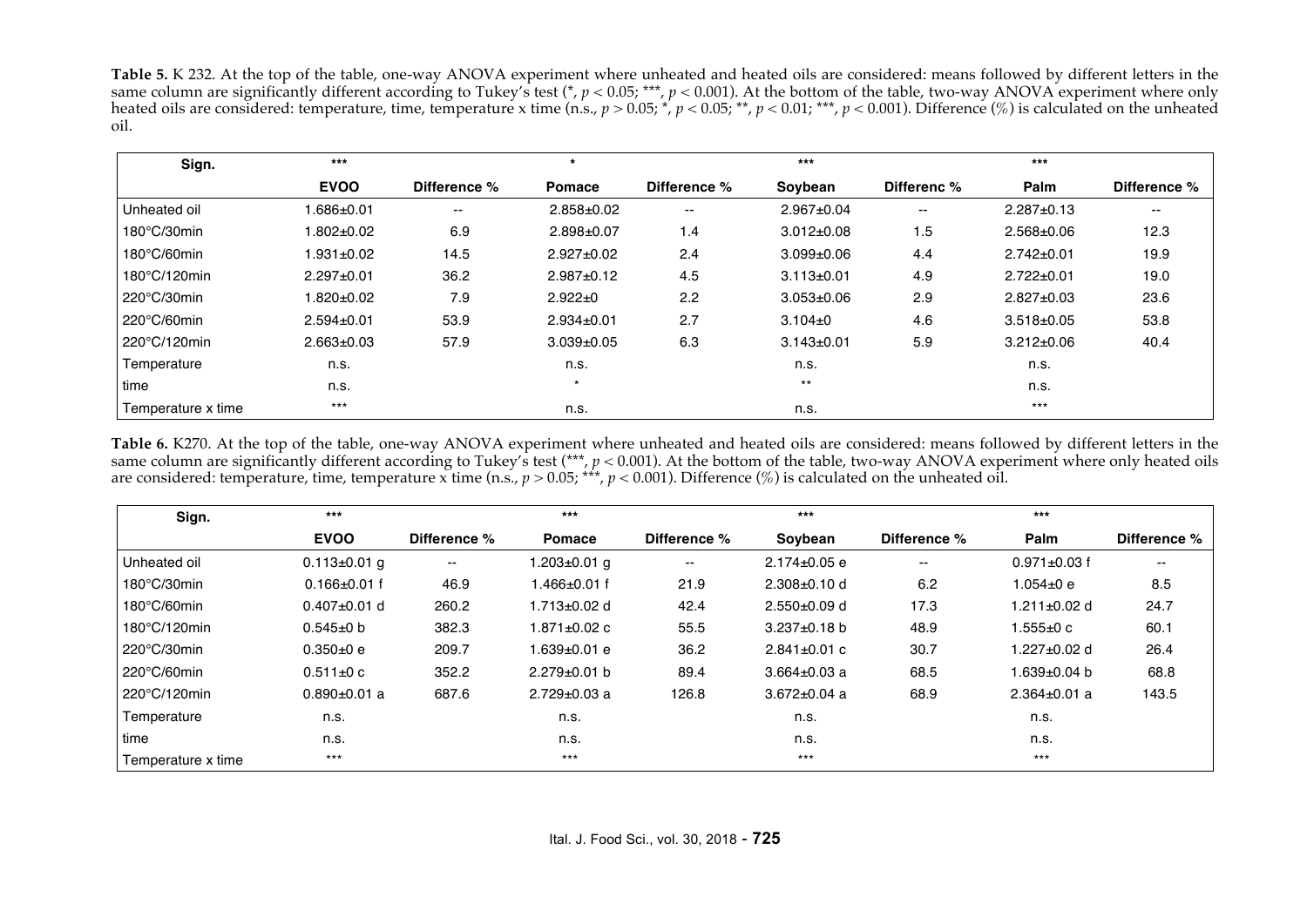Table 7. ∆K. At the top of the table, one-way ANOVA experiment where unheated and heated oils are considered: means followed by different letters in the same column are significantly different according to Tukey's test (\*\*\*, p < 0.001). At the bottom of the table, two-way ANOVA experiment where only heated oils are considered: temperature, time, temperature x time (n.s.,  $p > 0.05$ ; \*,  $p < 0.05$ ; \*\*\*,  $p < 0.001$ ). Difference (%) is calculated on the unheated oil.

| Sign.                  | $***$              |                          | $***$               |              | $***$               |                          | $***$              |                          |
|------------------------|--------------------|--------------------------|---------------------|--------------|---------------------|--------------------------|--------------------|--------------------------|
|                        | <b>EVOO</b>        | Difference %             | <b>Pomace</b>       | Difference % | Soybean             | Difference %             | Palm               | Difference %             |
| Unheated oil           | $0.001 \pm 0$ q    | $\overline{\phantom{a}}$ | $0.071 \pm 0$ c     | $\sim$       | $0.194 \pm 0.03$ d  | $\overline{\phantom{a}}$ | $0.082 + 0e$       | $\overline{\phantom{a}}$ |
| 180°C/30min            | $0.005+0$ f        | 400.0                    | $0.077 \pm 0$ c     | 8.5          | $0.234 \pm 0.04$ d  | 20.6                     | $0.086 \pm 0$ e    | 4.9                      |
| $180^{\circ}$ C/60min  | $0.025 \pm 0$ d    | 2400.0                   | $0.104 \pm 0$ bc    | 46.5         | $0.249 \pm 0.03$ cd | 28.4                     | $0.105 + 0d$       | 28.0                     |
| 180°C/120min           | $0.048 \pm 0.02$ b | 4700.0                   | $0.106 \pm 0$ bc    | 49.3         | $0.599 \pm 0.19$ ab | 208.8                    | $0.152+0$ b        | 85.4                     |
| $220^{\circ}$ C/30min  | $0.019+0e$         | 1800.0                   | $0.109 \pm 0.01$ bc | 52.5         | $0.460 + 0.02$ bc   | 137.1                    | $0.116 \pm 0 c$    | 41.5                     |
| $220^{\circ}$ C/60min  | $0.031 \pm 0$ c    | 3000.0                   | $0.136 \pm 0.01$ d  | 91.5         | $0.650 \pm 0.04$ ab | 235.0                    | $0.155 \pm 0.01$ b | 89.0                     |
| $220^{\circ}$ C/120min | $0.061 \pm 0 a$    | 6000.0                   | $0.172 \pm 0.03$ a  | 142.3        | $0.684 \pm 0.01$ a  | 252.6                    | $0.447 \pm 0 a$    | 445.1                    |
| Temperature            | $\star$            |                          | n.s.                |              | n.s.                |                          | n.s.               |                          |
| time                   | $\star$            |                          | n.s.                |              | n.s.                |                          | n.s.               |                          |
| Temperature x time     | n.s.               |                          | n.s.                |              | $\star$             |                          | $***$              |                          |

**Table 8.** Total phenolic content (mg gallic acid/kg). At the top of the table, one-way ANOVA experiment where unheated and heated oils are considered: means followed by different letters in the same column are significantly different according to Tukey's test (\*\*\*, *p* < 0.001). At the bottom of the table, two-way ANOVA experiment where only heated oils are considered: temperature, time, temperature x time (n.s., *p* > 0.05; \*, *p* < 0.05; \*\*, *p* < 0.01; \*\*\*, *p* < 0.001). Difference (%) is calculated on the unheated oil.

| Sign.                 | $***$                    |                          | $***$             |                          | $***$            |                          | $***$            |              |
|-----------------------|--------------------------|--------------------------|-------------------|--------------------------|------------------|--------------------------|------------------|--------------|
|                       | <b>EVOO</b>              | Difference %             | <b>Pomace</b>     | Difference %             | Soybean          | Difference %             | Palm             | Difference % |
| Unheated oil          | $196.8 + 5.1 a$          | $\overline{\phantom{a}}$ | $40.0 + 0.2 a$    | $\overline{\phantom{a}}$ | $15.0 \pm 0.6$ e | $\overline{\phantom{a}}$ | $43.0 \pm 0.6$ a | $\sim$       |
| $180^{\circ}$ C/30min | $155.5 \pm 3.0$ b        | $-21.0$                  | $35.5 \pm 3.0$ b  | $-11.3$                  | $12.2 \pm 0.3$ b | $-18.7$                  | $39.5 \pm 1.6$ b | $-8.1$       |
| $180^{\circ}$ C/60min | $95.1 \pm 4.0 \text{ c}$ | $-51.7$                  | $29.6 \pm 0.3$ c  | $-26.0$                  | $10.5 \pm 0.4$ c | $-30.0$                  | $33.3 \pm 0.9$ c | $-22.6$      |
| 180°C/120min          | $59.8 \pm 2.2$ d         | $-69.6$                  | $27.6 \pm 1.1$ cd | $-31.0$                  | $10.1 \pm 0.3$ c | $-32.6$                  | $26.5 \pm 2.0$ d | $-38.4$      |
| $220^{\circ}$ C/30min | $91.5 \pm 2.9$ c         | $-53.5$                  | $30.0 + 0.7c$     | $-25.0$                  | $9.6 \pm 0.5$ c  | $-36.0$                  | $33.1 \pm 0.6$ c | $-23.0$      |
| $220^{\circ}$ C/60min | $63.8 \pm 1.8$ d         | $-67.6$                  | $24.3 \pm 0.2$ de | $-39.3$                  | $7.1 \pm 0.5$ d  | $-52.7$                  | $27.2 \pm 0.9$ d | $-36.7$      |
| 220°C/120min          | $66.8 \pm 1.2$ d         | $-66.1$                  | $22.5 \pm 1.3$ e  | $-43.8$                  | $5.2 \pm 0.4$ e  | $-65.3$                  | $21.8 \pm 0.6$ e | $-49.3$      |
| Temperature           | n.s.                     |                          | $***$             |                          | $\star$          |                          | $***$            |              |
| time                  | n.s.                     |                          | $***$             |                          | n.s.             |                          | $***$            |              |
| Temperature x time    | $***$                    |                          | n.s.              |                          | $***$            |                          | n.s.             |              |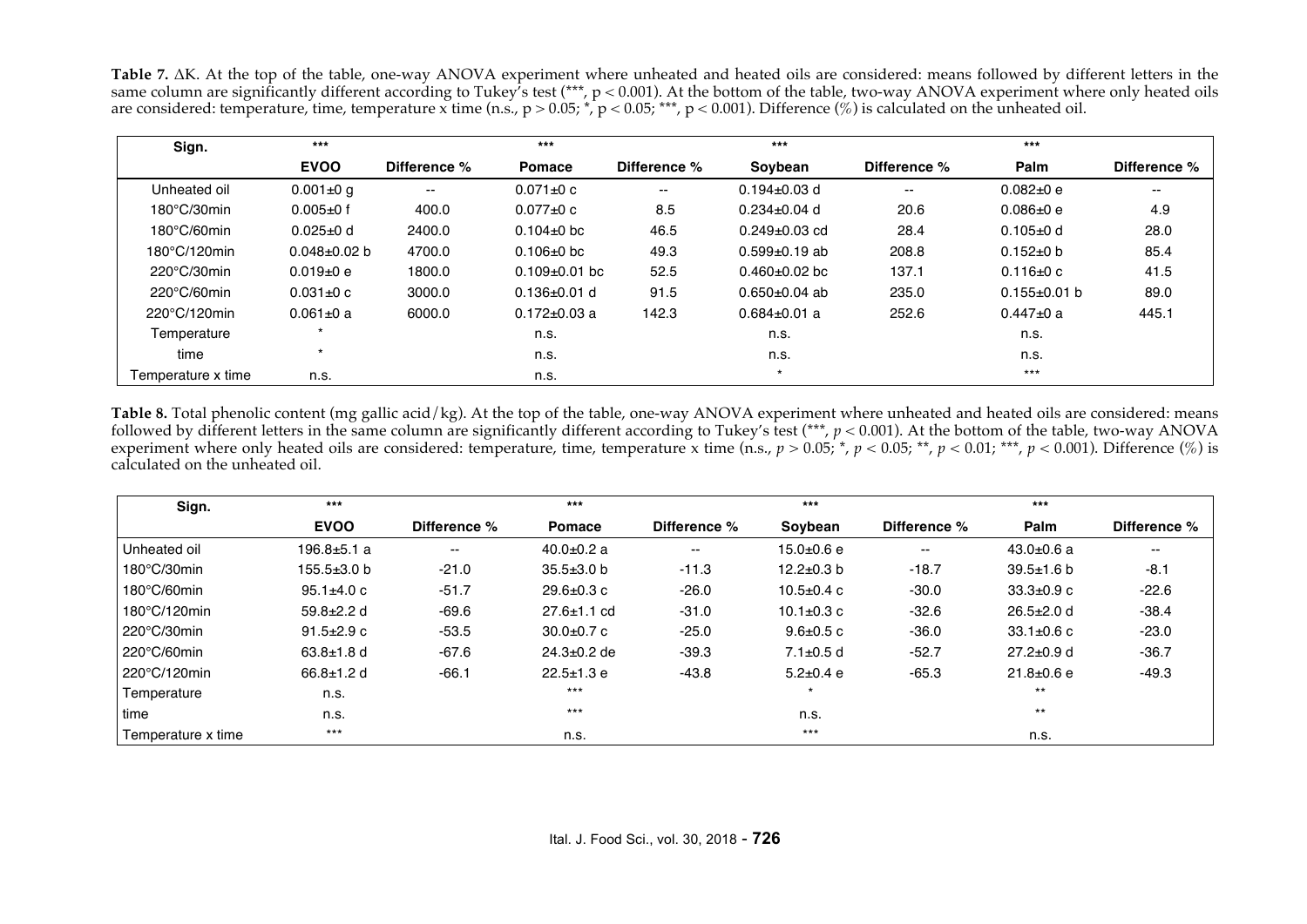# **3.7. Total tocopherol content**

Tocopherols are important components of Vitamin E which was found to prevent the risk of prostate cancer (COC, 2015), to maintain the integrity of long-chain PUFAs in the membranes of cells and thus maintain their bioactivity (TRABER and ATKINSON, 2007), to have beneficial effects as an antioxidant against reproductive disorders, thus it is recommended for women of reproductive age (MUTALIP *et al*., 2018), and to exert an antioxidant activity during a vegetable oil's shelf-life (EVANS *et al*., 2002).

The initial tocopherol content depends on many factors such as cultivar and extraction procedure, for this reason different tocopherol contents are present in the literature in the unheated oils. The following contents have been reported: for EVOO 125-214 mg/kg (NINFALI *et al*., 2002); for PO: 300 mg/kg (PIGNITTER *et al*., 2016); for S: 1030 mg/kg (EVANS *et al*., 2002), 340 mg/kg (GRILO *et al*., 2014); for P: 201 mg/kg (XU *et al*., 2015), 500 mg/kg (KOUSKI *et al*., 2015). In the oils studied in our work, P contained the highest initial total tocopherol content (249  $\alpha$ -tocopherol mg/kg) and showed the lowest percentage decreasing trend at 180 °C and at 220 $\degree$ C. SO was found to have the second highest tocopherol content (199.6 mg/kg), whereas PO had the lowest content i.e. 68.6 mg/kg in the unheated PO and 37.3 mg/kg after 120 min heating at 180°C and 18.8 mg/kg after 120 min at 220°C heating (Table 9). Our results are confirmed by other Authors who always found a decreasing trend in tocopherol content during heating even if with a different rate depending on the type of oil, cooking system and applied temperature (HASSANEIN *et al*., 2003; HAMID *et al*., 2014; JAVIDIPOUR *et al*., 2017).

#### **3.8. Antioxidant Activity (ABTS assay)**

The AA is partially a consequence of total phenolic content and, more generally, it is a consequence of the physico-chemical properties of each oil studied in this work. EVOO showed the highest ABTS-AA at the start of the experiment (155.9  $\mu$ M TE/100 g) and in all the six applied treatments. Of the refined oils, P and SO showed the lowest percentage difference in all the six treatments, i.e. the lowest decrease in terms of percentage (Table 10). AYDENIZ and YILMAZ (2016) studied a refined winterized peanut oil and found a decreasing trend in Antioxidant Activity during frying of patties at 180°C for four consecutive days (5-5.5 hrs per day): the oil showed 3.1 mM TEAC/100 g oil at 0 day and 1.8 (day 1), 1.2 (day 2), 0.8 (day 3), 0.5 (day 4); in this experiment the Antioxidant Activity was lower than in our experiment but the peanut oil had a very low initial total phenolic content  $(0.013 \text{ g/kg}$  oil).

# **3.9. Antioxidant Activity (DPPH hydrophilic assay)**

P showed the highest AA-DPPH-hydro in the hydrophilic extract after each treatment (51.8-38.9  $\mu$ M TE/100 g), whereas SO always showed the lowest AA-DPPH-hydro (6.6-3.7  $\mu$ M TE/100 g). EVOO showed the second highest AA-DPPH-hydro. This was probably due to the high phenolic content in EVOO (Table 8) and to the high tocopherol content in P, in accordance with findings of antioxidant content reported by other authors (HAMID *et al*., 2014). In all our studied oils a constant decrease in terms of AA was revealed (Table 11).

#### **3.10. Antioxidant Activity (DPPH oil assay)**

The highest AA-DPPH-oil was found in unheated SO (117.0  $\mu$ M TE/100 g) and P (115.7  $\mu$ M TE/100 g), whereas in unheated EVOO the Antioxidant Activity was  $73.5 \mu mol TE/100 g$  (Table 12). According to KALANTZAKIS *et al*. (2006) who compared virgin olive oil with SO during 10 hours heating and found SO to have a higher AA-DPPH-oil before and after heating, this was probably due to the higher presence of tocopherol content in SO.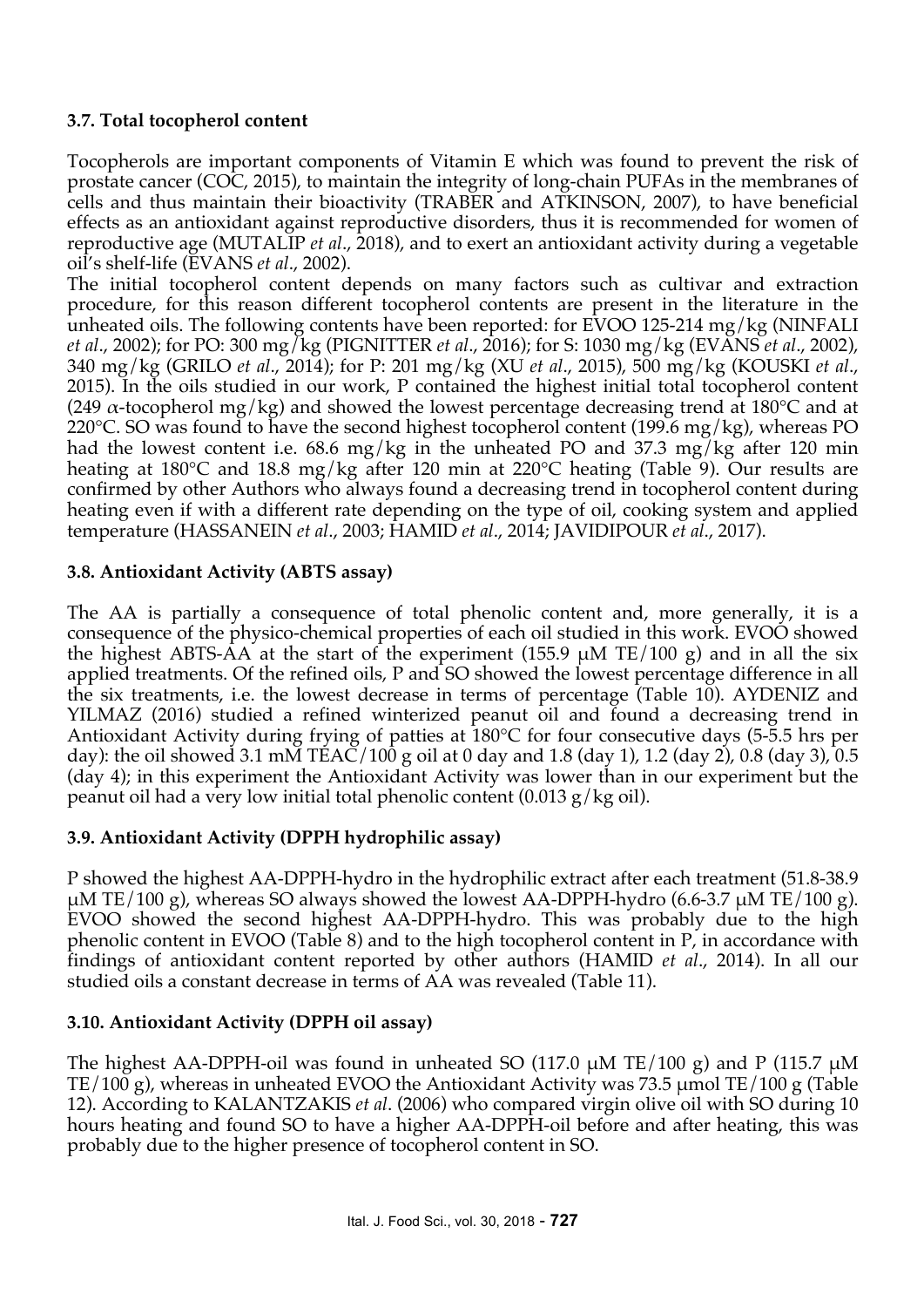**Table 9.** Total tocopherol content (mg α-tocopherol/kg). At the top of the table, one-way ANOVA experiment where unheated and heated oils are considered: means followed by different letters in the same column are significantly different according to Tukey's test (\*\*\*, *p* < 0.001). At the bottom of the table, two-way ANOVA experiment where only heated oils are considered: temperature, time, temperature x time (n.s.,  $p > 0.05$ ; \*,  $p < 0.05$ ; \*\*\*,  $p < 0.001$ ). Difference (%) is calculated on the unheated oil.

| Sign.                 | $***$             |                          | $***$            |                          | $***$             |                          | $***$             |              |
|-----------------------|-------------------|--------------------------|------------------|--------------------------|-------------------|--------------------------|-------------------|--------------|
|                       | <b>EVOO</b>       | Difference %             | <b>Pomace</b>    | Difference %             | Soybean           | Difference %             | Palm              | Difference % |
| Unheated oil          | $169.2 \pm 2.7$ a | $\overline{\phantom{a}}$ | $68.6 \pm 0.3 a$ | $\overline{\phantom{a}}$ | $199.6 \pm 0.7 a$ | $\overline{\phantom{a}}$ | $249.1 \pm 1.2$ a | $\mathbf{u}$ |
| 180°C/30min           | $105.8 \pm 2.1$ b | $-37.5$                  | $51.3 \pm 0.8$ b | $-25.2$                  | $169.5+0.9 b$     | $-15.1$                  | $213.0+0.4$ b     | $-14.5$      |
| 180°C/60min           | $77.2 \pm 1.5$ c  | $-54.4$                  | $46.0 \pm 0.8$ c | $-32.9$                  | $138.0 + 0.3$ d   | $-30.8$                  | $179.1 \pm 0.7$ d | $-28.1$      |
| 180°C/120min          | $44.4 \pm 1.4 e$  | $-73.8$                  | $37.3 \pm 0.6$ d | $-45.6$                  | $86.4 \pm 0.3$ f  | $-56.7$                  | $126.5 \pm 0.3$ f | $-49.2$      |
| $220^{\circ}$ C/30min | $59.4 \pm 3.9$ d  | $-64.9$                  | $44.8 \pm 0.5$ c | $-34.7$                  | $158.1 \pm 0.6$ c | $-20.8$                  | $201.5 \pm 0.3$ c | $-19.1$      |
| $220^{\circ}$ C/60min | $48.4 \pm 0.7 e$  | $-71.4$                  | $25.7 \pm 0.6$ e | $-62.5$                  | $116.6 \pm 0.4 e$ | $-41.6$                  | $156.3 \pm 0.4$ e | $-37.2$      |
| 220°C/120min          | $34.7 \pm 1.6$ f  | $-79.5$                  | $18.8 + 0.4$ f   | $-72.5$                  | $53.7 \pm 0.5$ q  | $-73.1$                  | $91.2 \pm 0.8$ q  | $-63.4$      |
| Temperature           | n.s.              |                          | n.s.             |                          | n.s.              |                          | n.s.              |              |
| time                  | n.s.              |                          | n.s.             |                          | $\star$           |                          | $\star$           |              |
| Temperature x time    | $***$             |                          | $***$            |                          | $***$             |                          | $***$             |              |

Table 10. Antioxidant Activity, ABTS assay (µM TE/100g). At the top of the table, one-way ANOVA experiment where unheated and heated oils are considered: means followed by different letters in the same column are significantly different according to Tukey's test (\*\*\*, *p* < 0.001). At the bottom of the table, two-way ANOVA experiment where only heated oils are considered: temperature, time, temperature x time (n.s.,  $p > 0.05$ ; \*,  $p < 0.05$ ; \*\*,  $p < 0.01$ ). Difference (%) is calculated on the unheated oil.

| Sign.                 | $***$              |              | $***$              |                          | $***$               |              | $***$             |              |
|-----------------------|--------------------|--------------|--------------------|--------------------------|---------------------|--------------|-------------------|--------------|
|                       | <b>EVOO</b>        | Difference % | <b>Pomace</b>      | Difference %             | Soybean             | Difference % | Palm              | Difference % |
| Unheated oil          | $155.9 \pm 3.83$ a | --           | $62.5 \pm 2.47$ a  | $\overline{\phantom{a}}$ | $51.8 \pm 0.22$ a   | --           | $51.8 \pm 0.36$ a | ۰.           |
| 180°C/30min           | $145.6 \pm 1.28$ b | $-6.6$       | $56.3 \pm 1.32$ ab | $-9.9$                   | $37.9 \pm 0.22$ b   | $-26.9$      | 49.1±2.12 a       | $-5.3$       |
| 180°C/60min           | $131.3 \pm 1.71$ c | $-15.8$      | $52.8 + 4.56$ bc   | $-15.5$                  | $36.4 \pm 0.27$ bc  | $-29.9$      | $44.8 \pm 1.20$ b | $-13.5$      |
| 180°C/120min          | 112.3±0.31 d       | $-27.9$      | $45.5 \pm 1.55$ cd | $-27.1$                  | $30.7 \pm 0.79$ de  | $-40.8$      | $43.1 \pm 0.21$ b | $-16.9$      |
| $220^{\circ}$ C/30min | $124.6 \pm 1.17$ c | $-20.1$      | $44.9 \pm 5.51$ cd | $-28.0$                  | $32.4 \pm 3.27$ cd  | $-37.6$      | $44.5 \pm 2.14$ b | $-14.2$      |
| $220^{\circ}$ C/60min | $111.1\pm 3.69$ d  | $-28.7$      | $42.9 \pm 3.80$ d  | $-31.3$                  | $33.8 \pm 1.24$ bcd | $-34.8$      | $39.1 \pm 0.25$ c | $-24.6$      |
| 220°C/120min          | $100.5 \pm 3.29$ e | $-35.5$      | $29.1 \pm 2.01$ e  | $-53.4$                  | $27.2 \pm 1.58$ e   | $-47.5$      | 38.9±0.44 c       | $-24.9$      |
| Temperature           |                    |              |                    |                          |                     |              |                   |              |
| time                  | $\star$            |              | n.s.               |                          |                     |              | $\star$           |              |
| Temperature x time    | $***$              |              | n.s.               |                          | n.s.                |              | n.s.              |              |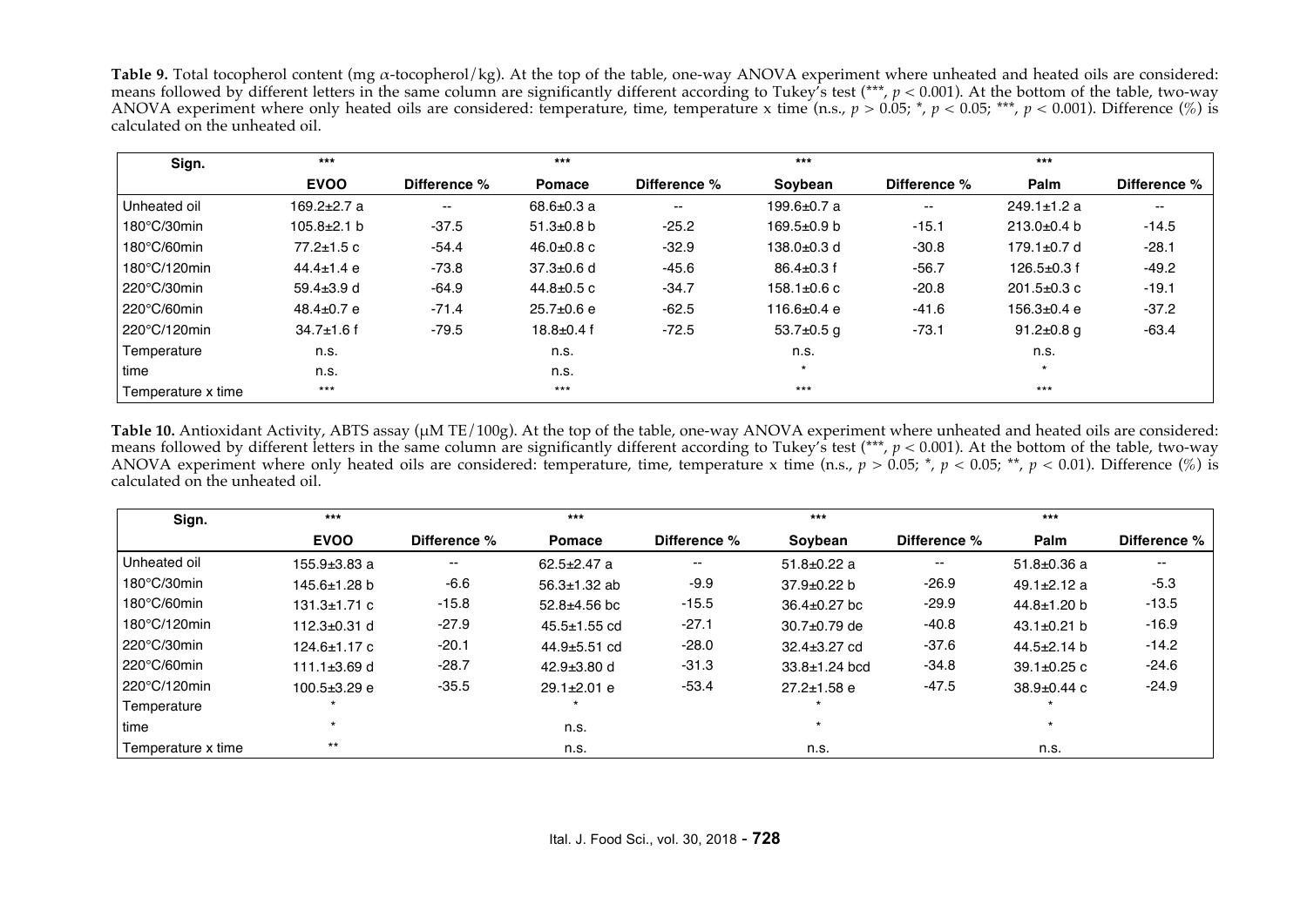In all the oils studied in our work, the AA-DPPH-oil assay showed higher values if compared to AA-DPPH-hydro (Tables 11-12). This was in accordance with the findings of ESPÍN *et al*. (2000) who analysed the AA-DPPH of untreated edible vegetable oils (total fats or FT), of its methanolic extracts (MF) and of the oil after methanolic extraction (LF) and found the sum MF + LF always quantitatively comparable with TF value. The decreasing trend of the AA-DPPHoil was demonstrated by other Authors in different heating conditions. GOMEZ-ALONSO *et al*. (2003) studied EVOO used for French fries at 180°C and found a decrease in the AA of the oil from 740  $\mu$ mol TE/kg (fresh oil) to less than 250  $\mu$ mol TE/kg during a total of 2 h frying over 6 days. A reduction in radical scavenging activity (DPPH assay) was also found during deepfrying in palm oil and rice bran oil (HAMID *et al*., 2014). KOBYLIŃSKI *et al* (2016) studied the effect of specific oil surface in rapeseed oil during heating at  $180^{\circ}$ C and found  $459.5 \mu$ mol  $TE/100g$  as an AA-DPPH value in the fresh oil and an AA-DPPH value ranging from 3.3  $\mu$ mol TE/100g to 72.65  $\mu$ mol TE/100g when the level of oil in pan-five different oil layer heights was changed from 0.5 cm to 2.5 cm; this was expected considering that during heating of a thin oil layer there is a greater oxygen absorption per unit oil than during heating in a larger amount of oil.

# **3.11. Antioxidant Activity (ORAC assay)**

The ORAC assay confirmed results obtained by ABTS assay with EVOO showing the highest ORAC-AA. Before heating EVOO had the highest ORAC-AA value  $(316.1 \mu M TE/100 \text{ g})$ , after 30 min heating it decreased to 220.9  $\mu$ M TE/100 g (-30.1%) and to 142.6  $\mu$ M TE/100 g (-54.9%) at 180 $\degree$ C and 220 $\degree$ C respectively (Table 13). P showed the second highest ORAC-AA (65.4 µM TE/100 g) and it decreased to 40.7  $\mu$ M TE/100 g (after 30 min heating) and to 32.5  $\mu$ M TE/100 g (after 120 min heating) at 180 °C. When P was heated at 220 °C, the ORAC-AA was 27.1  $\mu$ M TE/100 g (-58.6%) and 15.9 (-75.7%) respectively after 30 and 120 min heating. It is worthy of note that oils from different cultivars could have a different ORAC even if they have the same total phenolic content, in fact ZULLO and CIAFARDINI (2008) studied some single components of the phenolic fraction in an EVOO and found gallic acid to have a greater influence on ORAC than caffeic acid and oleuropein.

# **3.12. ONE-WAY ANOVA, TWO-WAY ANOVA, CORRELATION MATRIX**

# 3.12.1 Free acidity

One-way ANOVA showed high significant differences in SO and showed very high significant differences in every other oil ( $p < 0.001$ ), (Table 1). Two-way ANOVA analysis showed that temperature had no significant effect on the FA variation in the four oils analysed in this study (Table 1). The same was for heating duration on EVOO and P, whereas the heating duration influenced significantly the FA variation in SO ( $p < 0.05$ ) and highly significantly in PO ( $p <$ 0.01). FA showed a very good positive correlation with *p*-AnV especially in EVOO (0.9175), in PO (0.9567) and in P (0.8193), a good correlation was found in  $SO(0.7634)$ , (Tables 14-17). FA was negatively very well correlated with AA-DPPH-oil in P (-0.8569), in SO (-0.8372), in EVOO (-0.8067) and a good correlation was found in PO (-0.7820), (Tables 14-17). Similar studies have been conducted on other edible vegetable oils. GIUFFRÈ *et al*. (2017b), studied the influence of high temperature and time of heating on sunflower seed oil at 180-210-240 °C for 15-30-60-120 min and found a constant slight increase in FA which was influenced by time of heating (*p* < 0.01) and by the interaction between temperature and time of heating  $(p < 0.001)$ .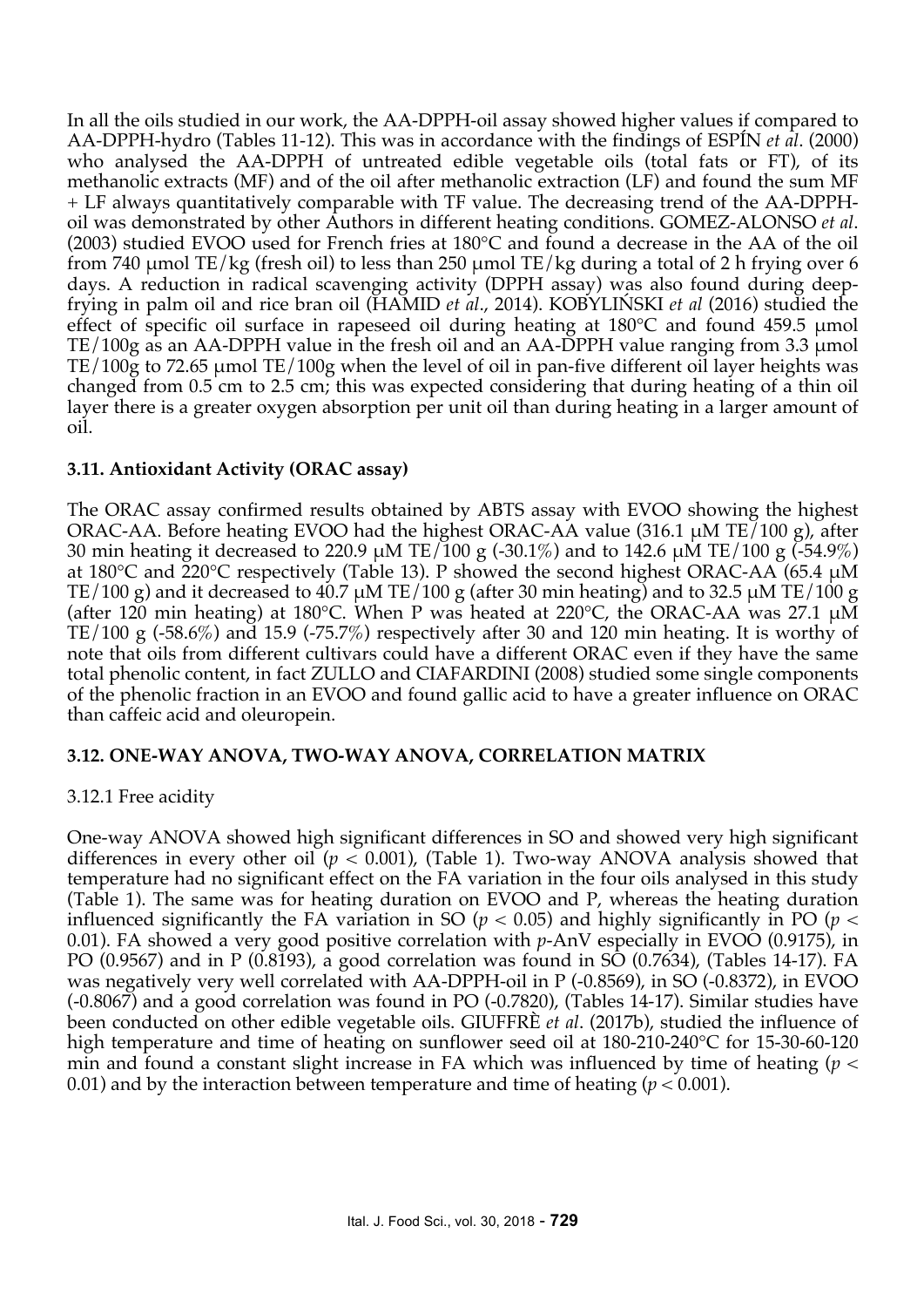**Table 11.** Antioxidant Activity, DPPH hydrophilic assay ( $\mu$ M TE/100g). At the top of the table, one-way ANOVA experiment where unheated and heated oils are considered: means followed by different letters in the same column are significantly different according to Tukey's test (\*\*, *p* < 0.01; \*\*\*, *p* < 0.001). At the bottom of the table, two-way ANOVA experiment where only heated oils are considered: temperature, time, temperature x time (n.s., *p* > 0.05; \*, *p* < 0.05; \*\*, *p* < 0.01; \*\*\*,  $p < 0.001$ ). Difference  $(\%)$  is calculated on the unheated oil.

| Sign.                 | $***$             |                          | $***$             |              | $***$            |              | $***$              |              |
|-----------------------|-------------------|--------------------------|-------------------|--------------|------------------|--------------|--------------------|--------------|
|                       | <b>EVOO</b>       | Difference %             | <b>Pomace</b>     | Difference % | Soybean          | Difference % | Palm               | Difference % |
| Unheated oil          | $47.0 \pm 3.37$ a | $\overline{\phantom{a}}$ | $10.7 \pm 0.44$ a | $- -$        | $6.6 \pm 0.30$ a | $- -$        | $51.8 \pm 0.36$ a  | $- -$        |
| 180°C/30min           | $43.6 \pm 0.88$ a | $-7.3$                   | $8.3 \pm 2.82$ b  | $-22.9$      | $6.4 \pm 0.14$ a | $-3.9$       | $49.1 \pm 2.12$ b  | $-13.4$      |
| 180°C/60min           | $29.6 \pm 1.71$ b | $-37.1$                  | $7.8 \pm 0.41$ b  | $-27.4$      | $6.3 \pm 0.17$ a | $-5.5$       | $44.8 \pm 1.20$ bc | $-21.5$      |
| 180°C/120min          | $19.9 + 0.35c$    | $-57.7$                  | $6.8 \pm 1.05$ b  | $-37.0$      | $3.8 \pm 0.45$ b | $-42.9$      | $43.1 \pm 0.21$ bc | $-24.9$      |
| $220^{\circ}$ C/30min | $28.8 \pm 2.05$ b | $-38.7$                  | $7.5 \pm 0.06$ b  | $-29.8$      | $4.5 \pm 0.25$ b | $-32.7$      | $44.5 \pm 2.14$ b  | $-14.9$      |
| $220^{\circ}$ C/60min | $19.6 \pm 0.46$ c | $-58.3$                  | $6.6 \pm 0.11$ b  | $-38.7$      | $3.8 \pm 0.45$ b | $-42.6$      | $39.1 \pm 0.25$ cd | $-32.1$      |
| 220°C/120min          | $12.7 \pm 2.87$ d | -73.0                    | $5.0 \pm 1.78$ b  | $-53.6$      | $3.7 \pm 0.24$ b | $-43.7$      | 38.9±0.44 d        | $-43.3$      |
| Temperature           |                   |                          | n.s.              |              | n.s.             |              | n.s.               |              |
| Time                  | $\star$           |                          | n.s.              |              | n.s.             |              | n.s.               |              |
| Temperature x time    | $***$             |                          | n.s.              |              | $***$            |              | $\star$            |              |

Table 12. Antioxidant Activity, DPPH oil assay (µM TE/100g). At the top of the table, one-way ANOVA experiment where unheated and heated oils are considered: means followed by different letters in the same column are significantly different according to Tukey's test  $(***$ ,  $p < 0.001$ ). At the bottom of the table, two-way ANOVA experiment where only heated oils are considered: temperature, time, temperature x time (n.s.,  $p > 0.05$ ; \*,  $p < 0.05$ ; \*\*,  $p < 0.01$ ; \*\*\*,  $p < 0.001$ ). Difference  $(\%)$  is calculated on the unheated oil.

| Sign.                 | $***$             |                          | $***$             |              | $***$              |              | $***$               |              |
|-----------------------|-------------------|--------------------------|-------------------|--------------|--------------------|--------------|---------------------|--------------|
|                       | <b>EVOO</b>       | Difference %             | <b>Pomace</b>     | Difference % | Soybean            | Difference % | Palm                | Difference % |
| Unheated oil          | $73.5 \pm 2.02$ a | $\overline{\phantom{a}}$ | $69.8 \pm 0.14$ a | --           | $117.0 \pm 0.21$ a | $- -$        | $115.7 \pm 1.97$ a  | $- -$        |
| 180°C/30min           | $71.7 \pm 1.84$ a | $-2.3$                   | $68.0 + 0.19$ b   | $-2.6$       | $107.4 \pm 0.46$ b | $-8.2$       | $109.9 \pm 1.14$ ab | $-5.0$       |
| $180^{\circ}$ C/60min | $56.7 \pm 1.59$ c | $-22.8$                  | $66.2 \pm 0.19$ c | $-5.2$       | $105.6 \pm 1.06$ c | $-9.8$       | $106.8 \pm 0.46$ bc | $-7.7$       |
| 180°C/120min          | $43.4 \pm 1.82$ e | $-40.9$                  | $61.4 \pm 0.55$ d | $-12.0$      | $101.2 \pm 0.49$ e | $-13.5$      | 101.2±0.34 cd       | $-12.6$      |
| 220°C/30min           | $64.5 \pm 1.14$ b | $-12.1$                  | $49.9+0.19 e$     | $-28.5$      | $105.2 \pm 0.60$ c | $-10.1$      | 107.4 $\pm$ 4.24 bc | $-7.1$       |
| $220^{\circ}$ C/60min | $50.3 \pm 1.97$ d | $-31.5$                  | $48.5 \pm 0.25$ f | $-30.6$      | 103.3±0.42 d       | $-11.7$      | $95.9 \pm 2.44$ d   | $-17.1$      |
| 220°C/120min          | $31.3 \pm 0.92$ f | $-57.3$                  | $39.0 \pm 0.56$ q | $-44.2$      | $96.5 \pm 0.28$ f  | $-17.5$      | 76.9±3.59 e         | $-33.5$      |
| Temperature           |                   |                          | $***$             |              | n.s.               |              | n.s.                |              |
| time                  |                   |                          | n.s.              |              | $\star$            |              | n.s.                |              |
| Temperature x time    |                   |                          | $***$             |              | $***$              |              | $***$               |              |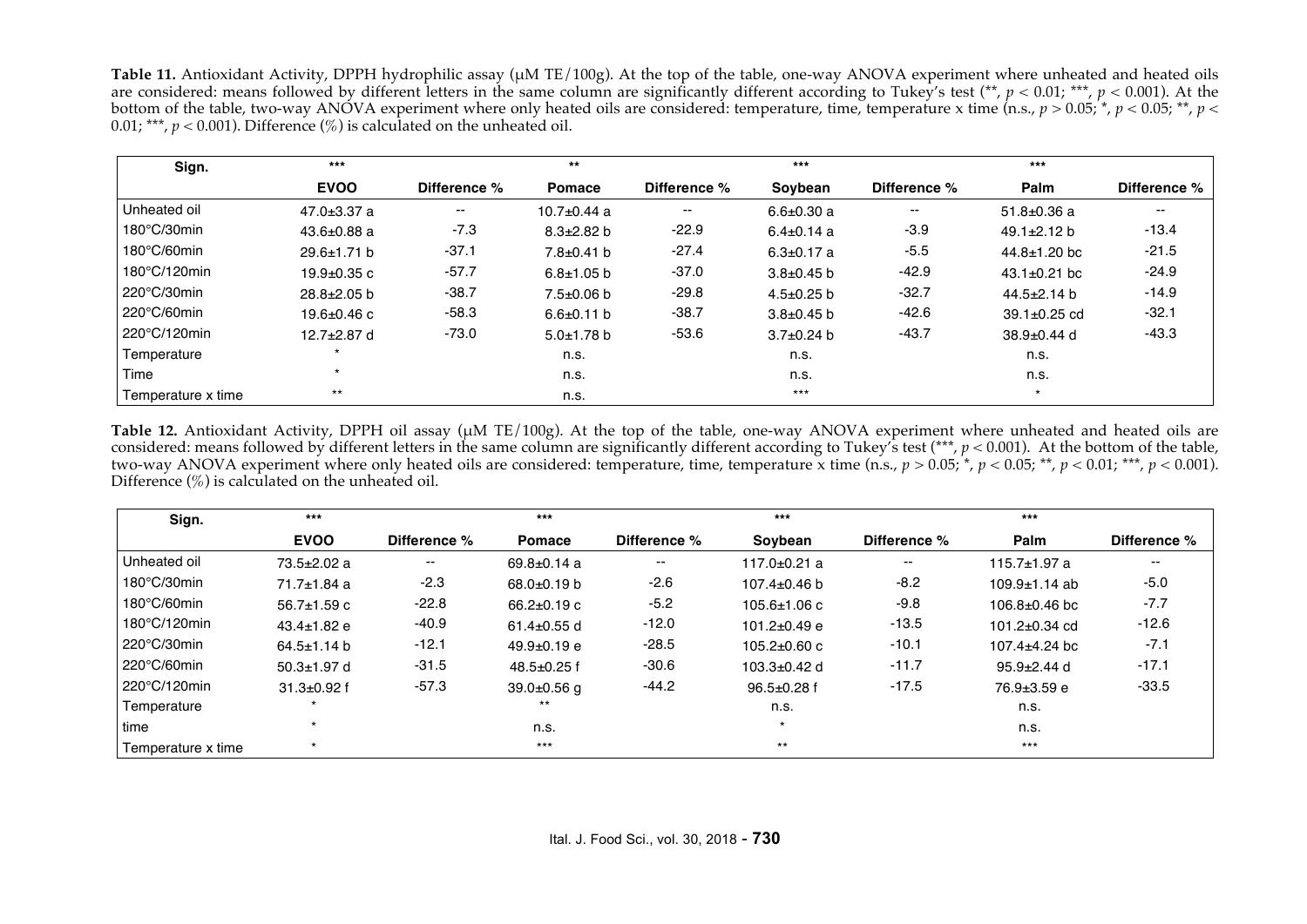Table 13. Antioxidant Activity, ORAC assay (µM TE/100 g). At the top of the table, one-way ANOVA experiment where unheated and heated oils are considered: means followed by different letters in the same column are significantly different according to Tukey's test (\*\*\*, *p* < 0.001). At the bottom of the table, two-way ANOVA experiment where only heated oils are considered: temperature, time, temperature x time  $(n.s., p > 0.05; *, p < 0.05; **$ ,  $p < 0.001$ ). Difference  $(\%)$  is calculated on the unheated oil.

| Sign.                 | $***$              |                          | $***$            |                          | $***$           |              | $***$            |              |
|-----------------------|--------------------|--------------------------|------------------|--------------------------|-----------------|--------------|------------------|--------------|
|                       | <b>EVOO</b>        | Difference %             | <b>Pomace</b>    | Difference %             | Soybean         | Difference % | Palm             | Difference % |
| Unheated oil          | $316.1 \pm 44.9 a$ | $\overline{\phantom{a}}$ | $18.5 \pm 0.4$ a | $\overline{\phantom{a}}$ | $9.1 \pm 0.2$ a | --           | $65.4 \pm 0.5$ a | --           |
| 180°C/30min           | $220.9+9.1 b$      | $-30.1$                  | $17.5 \pm 0.2$ b | $-5.4$                   | $6.0 \pm 0.3$ b | $-34.1$      | $40.7 \pm 0.5$ b | $-37.8$      |
| 180°C/60min           | $164.8 \pm 15.5$ c | $-47.9$                  | $14.9 + 0.5$ d   | $-19.5$                  | $5.4 \pm 0.3$ b | $-40.7$      | $33.0 + 1.2c$    | $-49.5$      |
| 180°C/120min          | $117.2 \pm 3.6$ de | $-62.9$                  | $10.4 \pm 0.5$ f | $-43.8$                  | 1.9±0.4 e       | $-79.1$      | $32.5 \pm 1.7$ c | $-50.3$      |
| 220°C/30min           | 142.6±4.8 cd       | $-54.9$                  | $15.8 \pm 0.1$ c | $-14.6$                  | $5.6 \pm 0.3$ b | $-38.5$      | $27.1 \pm 1.7$ d | $-58.6$      |
| $220^{\circ}$ C/60min | 114.6 $\pm$ 6.2 de | $-63.8$                  | $11.4 \pm 0.2 e$ | $-38.4$                  | $3.7 \pm 0.4$ c | $-59.3$      | $25.7 \pm 1.6$ d | $-60.7$      |
| 220°C/120min          | $93.2 \pm 3.5$ e   | $-70.5$                  | $8.3 \pm 0.6$ q  | $-55.1$                  | $2.0 \pm 0.4$ e | $-78.0$      | $15.9 + 0.3 e$   | $-75.7$      |
| Temperature           | n.s.               |                          | $\star$          |                          | n.s.            |              | $\star$          |              |
| time                  | n.s.               |                          | $\star$          |                          | n.s.            |              | n.s.             |              |
| Temperature x time    | $***$              |                          | $***$            |                          | $***$           |              | $***$            |              |

**Table 14.** Correlation matrix between chemical properties of Extra Virgin Olive Oil before and after heating.

|                                 | Free<br><b>Acidity</b> | Peroxide<br>Value | p-Anisidine<br>Value | <b>TOTOX</b> | K <sub>232</sub> | K270      | ΔΚ        | Total<br><b>Phenolic</b><br><b>Content</b> | Total<br>Tocopherol<br>Content | <b>ABTS</b><br>assay | <b>DPPH</b><br>oil<br>assay | <b>DPPH</b><br>hydro<br>assay | <b>ORAC</b><br>assay |
|---------------------------------|------------------------|-------------------|----------------------|--------------|------------------|-----------|-----------|--------------------------------------------|--------------------------------|----------------------|-----------------------------|-------------------------------|----------------------|
| <b>Free Acidity</b>             |                        |                   |                      |              |                  |           |           |                                            |                                |                      |                             |                               |                      |
| Peroxide Value                  | 0.7212                 |                   |                      |              |                  |           |           |                                            |                                |                      |                             |                               |                      |
| p-Anisidine Value               | 0.9175                 | 0.8327            |                      |              |                  |           |           |                                            |                                |                      |                             |                               |                      |
| <b>TOTOX</b>                    | 0.8782                 | 0.9339            | 0.9756               |              |                  |           |           |                                            |                                |                      |                             |                               |                      |
| K <sub>232</sub>                | 0.6966                 | 0.8660            | 0.8148               | 0.8692       | 1                |           |           |                                            |                                |                      |                             |                               |                      |
| K270                            | 0.8467                 | 0.9097            | 0.9605               | 0.9806       | 0.8886           |           |           |                                            |                                |                      |                             |                               |                      |
| ΔΚ                              | 0.7308                 | 0.9246            | 0.8663               | 0.9257       | 0.8266           | 0.9370    |           |                                            |                                |                      |                             |                               |                      |
| <b>Total Phenolic Content</b>   | $-0.4955$              | $-0.7815$         | $-0.6420$            | $-0.7242$    | $-0.7787$        | $-0.8193$ | $-0.8114$ |                                            |                                |                      |                             |                               |                      |
| <b>Total Tocopherol Content</b> | $-0.5516$              | $-0.7862$         | $-0.6825$            | $-0.7522$    | $-0.7590$        | $-0.8258$ | $-0.8059$ | 0.9712                                     |                                |                      |                             |                               |                      |
| ABTS assay                      | $-0.6686$              | $-0.9000$         | $-0.8187$            | $-0.8852$    | $-0.8964$        | $-0.9337$ | $-0.8946$ | 0.9420                                     | 0.9358                         |                      |                             |                               |                      |
| DPPH oil assay                  | $-0.8067$              | $-0.9410$         | $-0.9067$            | $-0.9583$    | $-0.9017$        | $-0.9751$ | -0.9476   | 0.8231                                     | 0.8071                         | 0.9180               |                             |                               |                      |
| DPPH hydro assay                | $-0.6740$              | $-0.8832$         | $-0.8162$            | $-0.8770$    | $-0.8895$        | $-0.9377$ | $-0.8989$ | 0.9457                                     | 0.9151                         | 0.9824               | 0.9277                      |                               |                      |
| ORAC assay                      | $-0.5367$              | $-0.7590$         | $-0.6743$            | $-0.7362$    | $-0.7544$        | $-0.8144$ | $-0.7819$ | 0.9658                                     | 0.9909                         | 0.9246               | 0.7899                      | $0.9115$ 1                    |                      |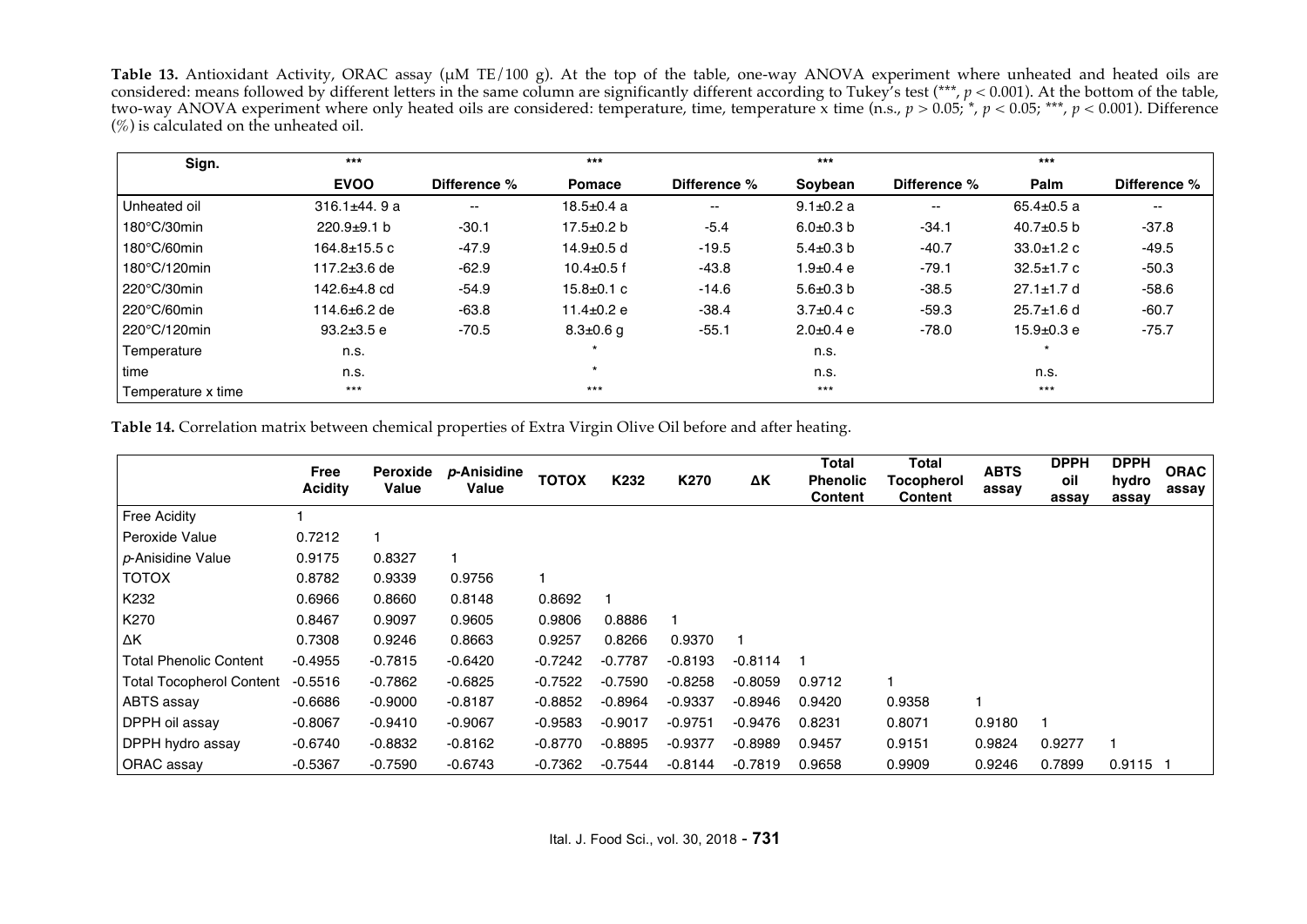**Table 15.** Correlation matrix between chemical properties of Pomace Olive Oil before and after heating.

|                                 | Free<br><b>Acidity</b> | <b>Peroxide</b><br>Value | p-Anisidine<br>Value | <b>TOTOX</b> | K <sub>232</sub> | K270      | ΔΚ        | Total<br><b>Phenolic</b><br><b>Content</b> | Total<br><b>Tocopher</b><br>ol Content | <b>ABTS</b><br>assay | <b>DPPH</b><br>oil<br>assay | <b>DPPH</b><br>hydro<br>assay | <b>ORAC</b><br>assay |
|---------------------------------|------------------------|--------------------------|----------------------|--------------|------------------|-----------|-----------|--------------------------------------------|----------------------------------------|----------------------|-----------------------------|-------------------------------|----------------------|
| <b>Free Acidity</b>             |                        |                          |                      |              |                  |           |           |                                            |                                        |                      |                             |                               |                      |
| Peroxide Value                  | 0.9822                 |                          |                      |              |                  |           |           |                                            |                                        |                      |                             |                               |                      |
| p-Anisidine Value               | 0.9567                 | 0.9594                   |                      |              |                  |           |           |                                            |                                        |                      |                             |                               |                      |
| <b>TOTOX</b>                    | 0.9677                 | 0.9733                   | 0.9985               |              |                  |           |           |                                            |                                        |                      |                             |                               |                      |
| K <sub>232</sub>                | 0.6195                 | 0.6929                   | 0.6657               | 0.6752       |                  |           |           |                                            |                                        |                      |                             |                               |                      |
| K270                            | 0.8903                 | 0.8958                   | 0.9677               | 0.9600       | 0.6691           |           |           |                                            |                                        |                      |                             |                               |                      |
| ΔΚ                              | 0.8319                 | 0.8192                   | 0.9000               | 0.8901       | 0.4356           | 0.9147    |           |                                            |                                        |                      |                             |                               |                      |
| <b>Total Phenolic Content</b>   | $-0.6913$              | $-0.7133$                | $-0.8265$            | $-0.8099$    | $-0.7159$        | $-0.9166$ | -0.8354   |                                            |                                        |                      |                             |                               |                      |
| <b>Total Tocopherol Content</b> | $-0.7774$              | $-0.7884$                | 0.8825               | $-0.8699$    | -0.6649          | $-0.9669$ | -0.8702   | 0.9557                                     |                                        |                      |                             |                               |                      |
| ABTS assay                      | $-0.8324$              | $-0.8515$                | $-0.8992$            | $-0.8957$    | -0.6938          | $-0.9081$ | $-0.8359$ | 0.8692                                     | 0.9038                                 |                      |                             |                               |                      |
| DPPH oil assay                  | $-0.7820$              | $-0.7803$                | $-0.8851$            | $-0.8705$    | $-0.5545$        | $-0.8693$ | $-0.8576$ | 0.8128                                     | 0.8508                                 | 0.9036               |                             |                               |                      |
| DPPH hydro assay                | $-0.6438$              | $-0.6561$                | $-0.7034$            | $-0.6987$    | $-0.5697$        | $-0.7818$ | -0.7970   | 0.8631                                     | 0.8084                                 | 0.7472               | 0.6855                      |                               |                      |
| ORAC assay                      | $-0.7645$              | $-0.8156$                | $-0.8592$            | $-0.8563$    | $-0.6961$        | $-0.9253$ | -0.8343   | 0.9020                                     | 0.9210                                 | 0.8563               | 0.7379                      | 0.7645                        |                      |

**Table 16.** Correlation matrix between chemical properties of Soybean Oil before and after heating.

|                                 | Free<br><b>Acidity</b> | Peroxid<br>е<br>Value | p-<br><b>Anisidine</b><br>Value | <b>TOTOX</b> | K <sub>232</sub> | K270      | ΔΚ        | <b>Total</b><br><b>Phenolic</b><br><b>Content</b> | Total<br>Tocophero<br>I Content | <b>ABTS</b><br>assay | <b>DPPH</b><br>oil<br>assay | <b>DPPH</b><br>hydro<br>assay | <b>ORAC</b><br>assay |
|---------------------------------|------------------------|-----------------------|---------------------------------|--------------|------------------|-----------|-----------|---------------------------------------------------|---------------------------------|----------------------|-----------------------------|-------------------------------|----------------------|
| <b>Free Acidity</b>             |                        |                       |                                 |              |                  |           |           |                                                   |                                 |                      |                             |                               |                      |
| Peroxide Value                  | 0.8486                 |                       |                                 |              |                  |           |           |                                                   |                                 |                      |                             |                               |                      |
| p-Anisidine Value               | 0.7634                 | 0.9021                |                                 |              |                  |           |           |                                                   |                                 |                      |                             |                               |                      |
| <b>TOTOX</b>                    | 0.7834                 | 0.9254                | 0.9984                          |              |                  |           |           |                                                   |                                 |                      |                             |                               |                      |
| K <sub>232</sub>                | 0.7388                 | 0.8092                | 0.6786                          | 0.7037       |                  |           |           |                                                   |                                 |                      |                             |                               |                      |
| K270                            | 0.7403                 | 0.8763                | 0.8545                          | 0.8672       | 0.6972           |           |           |                                                   |                                 |                      |                             |                               |                      |
| ΔΚ                              | 0.6422                 | 0.8081                | 0.7969                          | 0.8075       | 0.6311           | 0.9588    |           |                                                   |                                 |                      |                             |                               |                      |
| <b>Total Phenolic Content</b>   | $-0.7696$              | $-0.9082$             | $-0.9027$                       | $-0.9137$    | $-0.7510$        | $-0.9094$ | $-0.8266$ |                                                   |                                 |                      |                             |                               |                      |
| <b>Total Tocopherol Content</b> | $-0.8382$              | $-0.9883$             | $-0.8815$                       | $-0.9057$    | $-0.7950$        | $-0.8478$ | $-0.8057$ | 0.8532                                            | 1                               |                      |                             |                               |                      |
| ABTS assay                      | $-0.7822$              | $-0.8473$             | $-0.7025$                       | $-0.7297$    | $-0.7304$        | $-0.7681$ | $-0.7315$ | 0.8641                                            | 0.8297                          |                      |                             |                               |                      |
| DPPH oil assay                  | $-0.8372$              | $-0.9456$             | $-0.8172$                       | $-0.8436$    | $-0.7957$        | $-0.8273$ | $-0.7721$ | 0.9095                                            | 0.9295                          | 0.9649               |                             |                               |                      |
| DPPH hydro assay                | $-0.7477$              | $-0.7865$             | $-0.7539$                       | $-0.7668$    | $-0.6029$        | $-0.9041$ | $-0.8835$ | 0.8095                                            | 0.7913                          | 0.7824               | 0.7881                      |                               |                      |
| ORAC assay                      | $-0.8181$              | $-0.9422$             | $-0.7523$                       | $-0.7861$    | $-0.7668$        | $-0.8531$ | $-0.8294$ | 0.8282                                            | 0.9519                          | 0.9050               | 0.9489                      | 0.8302                        |                      |

Ital. J. Food Sci., vol. 30, 2018 - **732**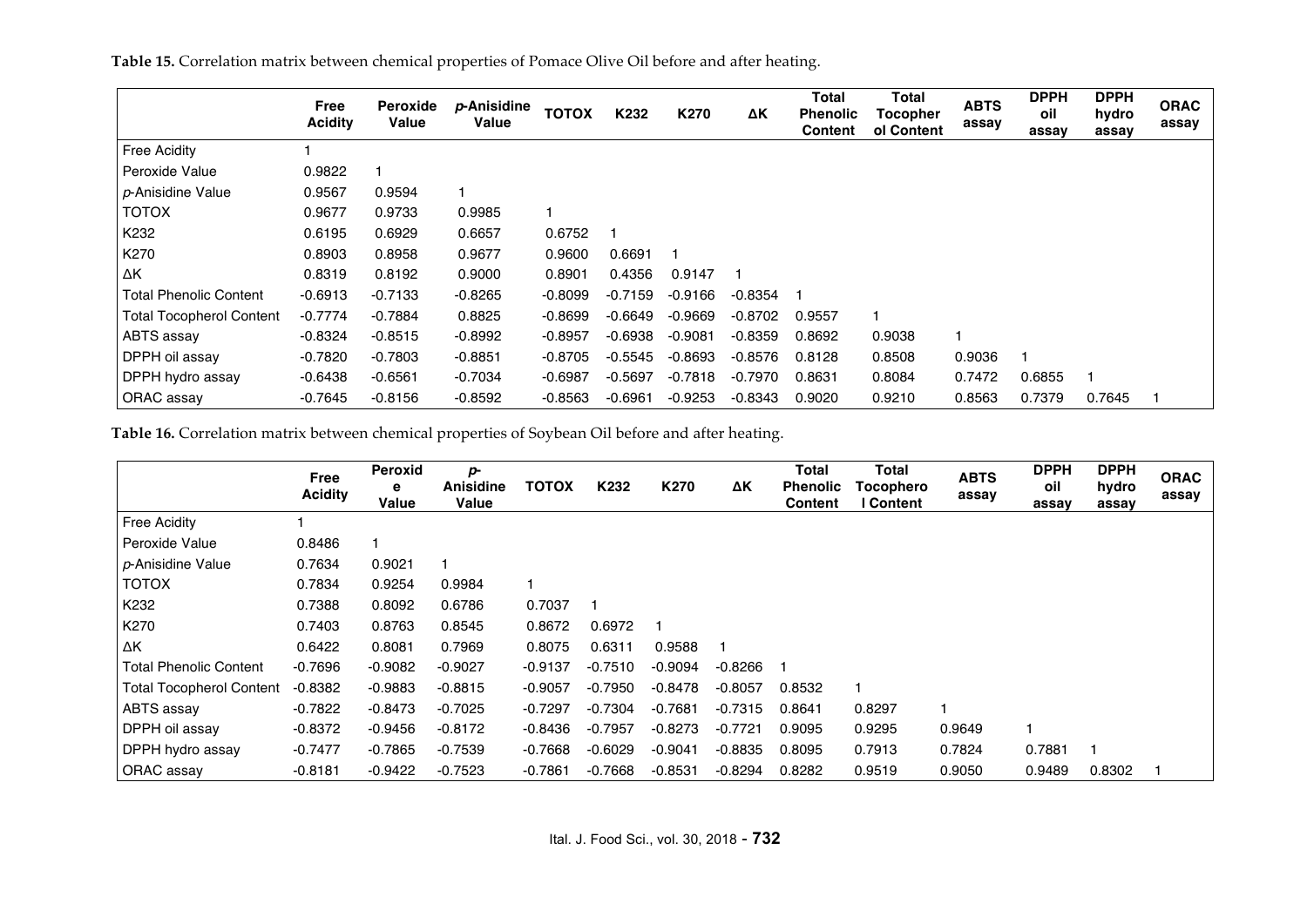|                                 | Free<br><b>Acidity</b> | <b>Peroxid</b><br>е<br>Value | p-<br><b>Anisidine</b><br>Value | <b>TOTOX</b> | K <sub>232</sub> | K270      | ΔΚ        | Total<br><b>Phenolic</b><br><b>Content</b> | <b>Total</b><br>Tocopherol<br><b>Content</b> | <b>ABTS</b><br>assay | <b>DPPH</b><br>oil<br>assay | <b>DPPH</b><br>hydro<br>assay | <b>ORAC</b><br>assay |
|---------------------------------|------------------------|------------------------------|---------------------------------|--------------|------------------|-----------|-----------|--------------------------------------------|----------------------------------------------|----------------------|-----------------------------|-------------------------------|----------------------|
| Free Acidity                    |                        |                              |                                 |              |                  |           |           |                                            |                                              |                      |                             |                               |                      |
| Peroxide Value                  | 0.8886                 |                              |                                 |              |                  |           |           |                                            |                                              |                      |                             |                               |                      |
| p-Anisidine Value               | 0.8193                 | 0.8009                       |                                 |              |                  |           |           |                                            |                                              |                      |                             |                               |                      |
| <b>TOTOX</b>                    | 0.8656                 | 0.8769                       | 0.9901                          |              |                  |           |           |                                            |                                              |                      |                             |                               |                      |
| K <sub>232</sub>                | 0.7557                 | 0.8806                       | 0.7031                          | 0.7704       |                  |           |           |                                            |                                              |                      |                             |                               |                      |
| K270                            | 0.8501                 | 0.8485                       | 0.9605                          | 0.9695       | 0.7227           |           |           |                                            |                                              |                      |                             |                               |                      |
| ΔΚ                              | 0.7400                 | 0.7391                       | 0.8894                          | 0.8869       | 0.5450           | 0.9507    |           |                                            |                                              |                      |                             |                               |                      |
| <b>Total Phenolic Content</b>   | $-0.8787$              | $-0.8762$                    | $-0.8904$                       | $-0.9198$    | $-0.7836$        | $-0.9019$ | $-0.7545$ |                                            |                                              |                      |                             |                               |                      |
| <b>Total Tocopherol Content</b> | $-0.8819$              | $-0.8447$                    | $-0.9343$                       | $-0.9476$    | $-0.6783$        | $-0.9243$ | $-0.8087$ | 0.9611                                     |                                              |                      |                             |                               |                      |
| ABTS assay                      | $-0.8357$              | $-0.9083$                    | $-0.8202$                       | $-0.8709$    | $-0.9062$        | $-0.8264$ | $-0.6571$ | 0.9163                                     | 0.8552                                       | 1                    |                             |                               |                      |
| DPPH oil assay                  | $-0.8569$              | $-0.8765$                    | $-0.9411$                       | $-0.9605$    | $-0.7405$        | $-0.9787$ | $-0.9373$ | 0.8628                                     | 0.8971                                       | 0.8137               |                             |                               |                      |
| DPPH hydro assay                | -0.8470                | $-0.9208$                    | $-0.9016$                       | $-0.9392$    | $-0.8087$        | $-0.8897$ | $-0.7764$ | 0.8892                                     | 0.9081                                       | 0.9053               | 0.9203                      |                               |                      |
| ORAC assay                      | $-0.8753$              | $-0.9559$                    | $-0.7051$                       | $-0.7897$    | $-0.7985$        | $-0.7587$ | -0.6362   | 0.8734                                     | 0.8246                                       | 0.8823               | 0.7829                      | 0.8540                        |                      |

**Table 17.** Correlation matrix between chemical properties of Palm Oil before and after heating.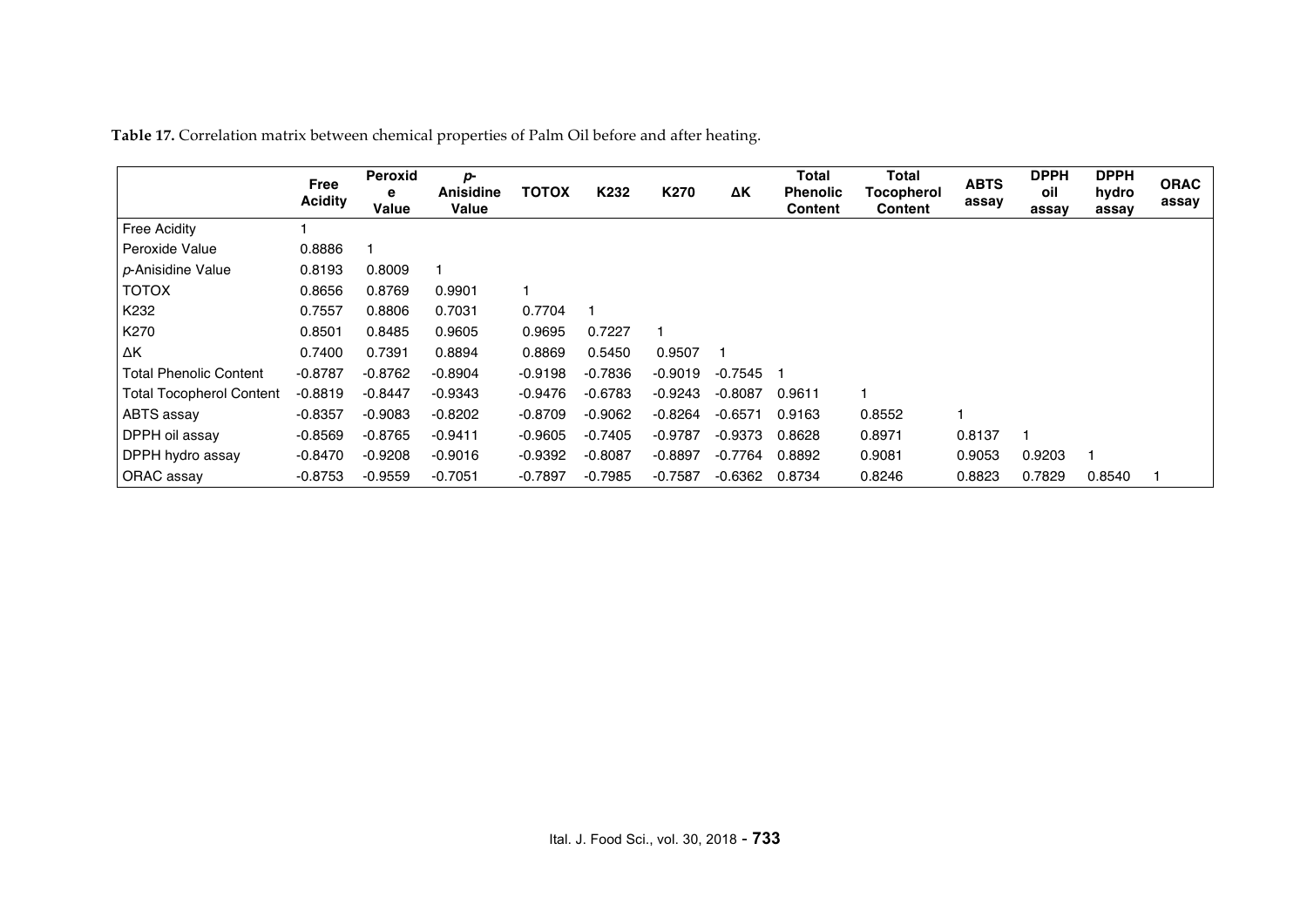#### 3.12.2 Peroxide value

The two-way ANOVA analysis showed that in all the studied oils, the PV increase was not significantly influenced by temperature but was always very highly significantly influenced by the interaction between temperature and time (Table 2). PV was found to be very good and positively correlated with K270: 0.9097 EVOO, 0.8958 PO, 0.8763 SO and 0.8485 P, whereas a very high and negative correlation was found with AA-ABTS: -0.9000 EVOO, -0.8515 PO, -0.8473 SO and -0.9083 P (Tables 14-17).

#### 3.12.3 *p*-Anisidine value

The one-way ANOVA analysis showed that very highly significant differences exist in all the studied oils between treatments. The two-way ANOVA analysis showed that in all the studied oils, the *p*-AnV increase was not significantly influenced by temperature or by time of heating but it was always very highly significantly influenced by the interaction between temperature and time (Table 3). In the three rectified oils, *p*-AnV was found to have negative and good or very good correlation with the parameters indicating antioxidant activity. In PO, *p*-AnV was found to be correlated with PV (0.9594), with TOTOX (0.9985) and with K270 0.9677). In SO, *p*-AnV was found to be correlated with PV (0.9021), with TOTOX (0.9984) and with total phenolic content (0.9027). In P, *p*-AnV was found to be correlated with TOTOX (0.9901), with K270 (0.9605) and with AA-DPPH Oil (- 0.9411). In EVOO, a negative and very good correlation was found with ABTS assay (- 0.8187), AA-DPPH-oil (-0.9067), AA-DPPH Hydro (-0.8162), (Tables 14-17).

#### 3.12.4 TOTOX

The one-way ANOVA analysis showed very high significant differences between treatments. The two-way ANOVA analysis showed that in all the studied oils, the TOTOX variation was not significantly influenced by temperature or by time of heating but it was always very highly significantly influenced by the interaction between temperature and time (Table 4), according to two-way ANOVA results of *p*-AnV (Table 3). TOTOX showed a very good positive correlation with K270: 0.9806 in EVOO, 0.9600 in PO, 0.8672 in SO and 0.9695 in P (Tables 14-17).

#### 3.12.5 K232

The two-way ANOVA demonstrated that K232 was not significantly affected by temperature in all oils, whereas the interaction between temperature and heating duration influenced very highly significantly ( $p < 0.001$ ) EVOO and P (Table 5).

A low correlation with ∆K in all the rectified oils was found in K232: 0.4356 in PO, 0.6311 in SO and 0.5450 in P whereas K232 had a good correlation with ∆K in EVOO (Tables 14- 17).

#### 3.12.6 K270

Two-way ANOVA demonstrated that K270 was not influenced by temperature and heating duration in all the four studied oils, whereas a very high significant influence was found in the interaction between the two variables (Table 6).

Both K270 and *p*-AnV are used as indices to indicate a prolonged oxidation. K270 was found to be very well correlated with *p*-AnV in EVOO (0.9605), in PO (0.9677), in SO (0.8545) and in P (0.9605), (Tables 14-17).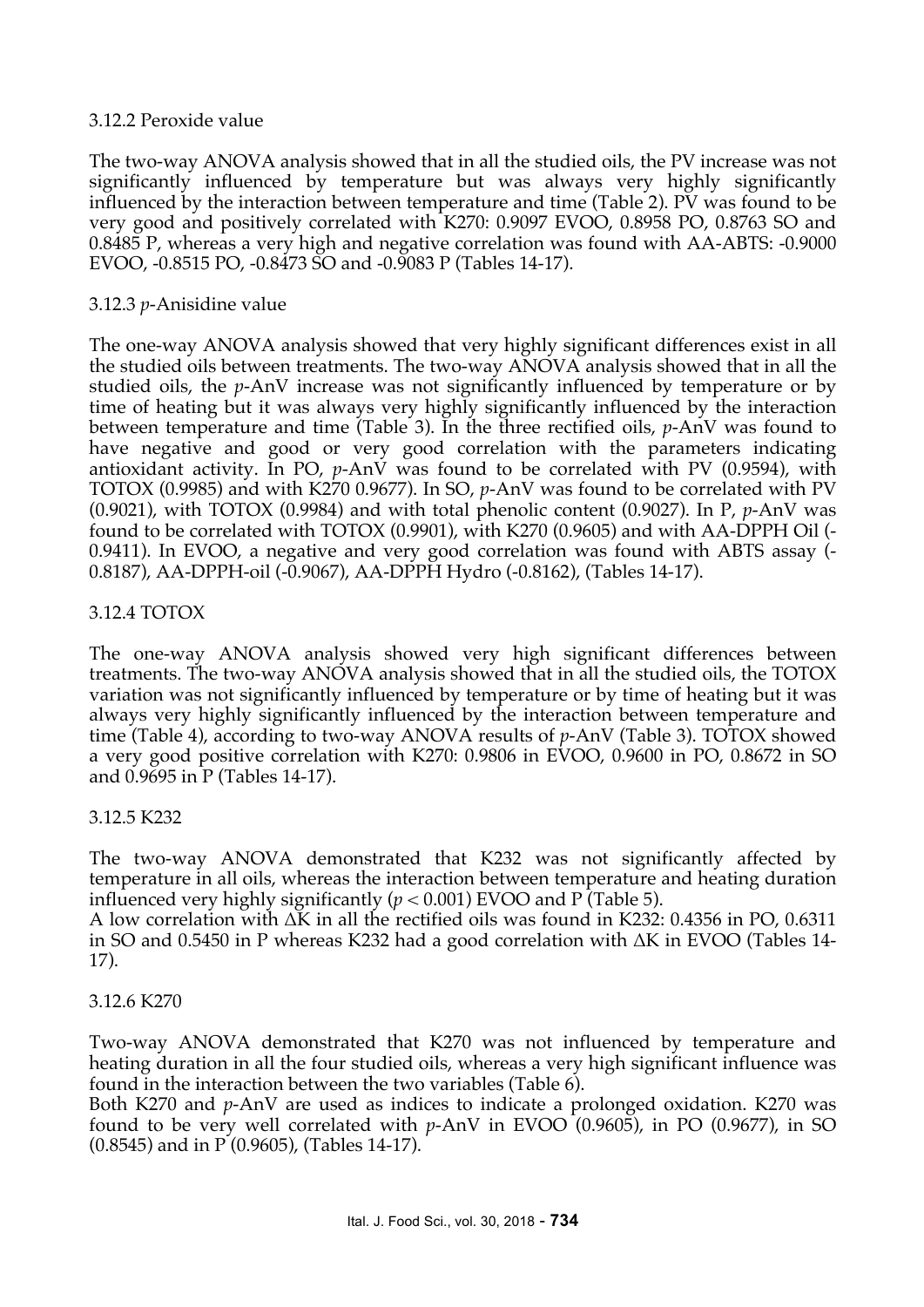#### 3.12.7 ∆K

The one-way ANOVA analysis showed very high significant differences between treatments in all the four studied oils  $(p < 0.001)$ . The two-way ANOVA analysis showed EVOO as the most influenced by heating duration and by the temperatures  $p < 0.05$  for both the applied variables, whereas P was very highly significantly influenced  $(p < 0.001)$ by the interaction between the two treatments (Table 7). ∆K was found to have a very good correlation with K270 and the highest correlations were in the two seed oils: 0.9588 in SO and 0.9507 in P (Tables 14-17).

#### 3.12.8 Total phenolic content

The one-way ANOVA analysis showed very highly significant differences between treatments. The two-way ANOVA analysis showed a different situation for each oil. EVOO was not influenced by temperature and by time, but it was very highly significantly influenced by their interaction. PO was very highly significantly influenced by temperature and by time ( $p < 0.001$ ), but their interaction was not significant. The total phenolic content in SO was not influenced by time but was significantly influenced by temperature ( $p < 0.05$ ) and very highly significantly influenced by their interaction ( $p <$ 0.001). In P, the interaction between time and temperature had no significant effect whereas temperature and time caused a highly significant effect (*p* < 0.01). Total phenolic content showed a negative very good correlation with K270 in EVOO (-0.8193), in PO (- 0.9166), in SO (-0.9094) and in P (-0.9019), (Tables 14-17).

#### 3.12.9 Total tocopherol content

One-way ANOVA analysis showed a very high significant lowering (*p* < 0.001) of the total tocopherol content during heating both at 180 and 220°C. The greatest lowering effect was produced at 220 $\degree$ C with a reduction accounting for -79.5% (EVOO), -72.5% (PO), -73.1% (S) and -63.4% (P) after 120 min of heating treatment (Table 9). The two-way ANOVA experiment demonstrated very high significant differences by the combined effects of temperature x time in all the four studied oils and not significant differences if only the temperature effect was considered (Table 9). A very good positive correlation (minimum 0.8532 in S) was always found with the total phenolic content and with the ORAC assay (minimum 0.8246 in P), (Tables 14-17).

#### 3.12.10 Antioxidant Activity (ABTS assay)

The one-way ANOVA analysis showed very highly significant differences between treatments (*p* < 0.001). The two-way ANOVA analysis showed that in all the studied oils, the temperature significantly influenced the ABTS-AA ( $p < 0.05$ ). Time of heating significantly influenced the ABTS-AA in all oils except in PO in which the significance was 0.057. The interaction between the two studied variables was not significant in all the studied oils except in EVOO in which a highly significant effect (*p* < 0.01) was found (Table 10).

ABTS-AA showed a negative very good correlation with PV in EVOO (-0.9000), in PO (- 0.8515), in SO (-0.8473) and in P  $(-0.9083)$  and a positive very good correlation with total phenolic content: 0.9420 in EVOO, 0.8692 in PO, 0.8641 in SO and 0.9163 in P (Tables 14- 17).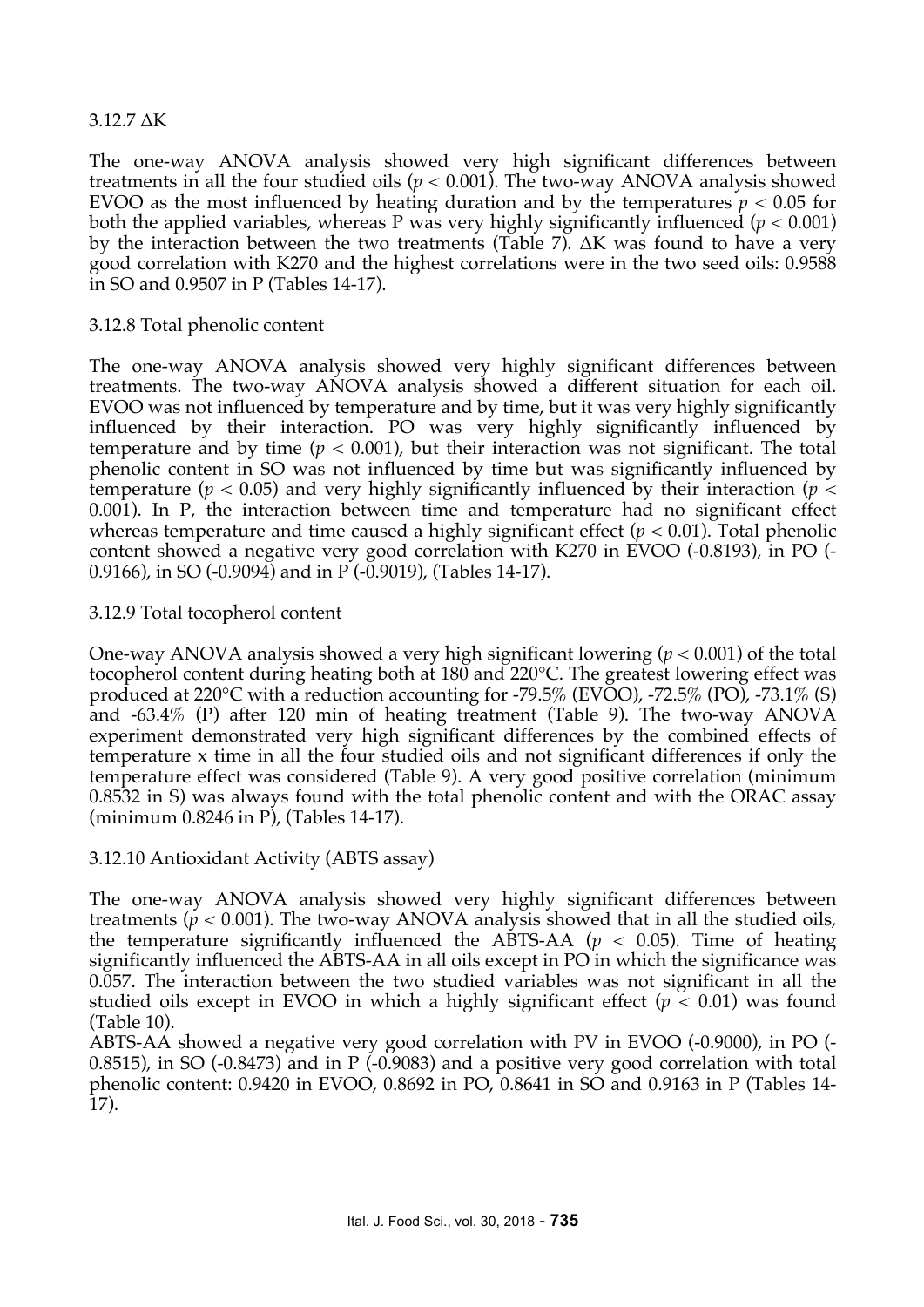#### 3.12.11 Antioxidant Activity (DPPH hydrophilic assay)

The one-way ANOVA analysis showed very highly significant differences between treatments ( $p < 0.001$ ) in all oils except in PO in which a highly significant difference was found  $(p < 0.01)$ . The two-way ANOVA analysis showed that temperature caused no significant difference in SO and P, in PO the significance was 0.053 and in EVOO the temperature caused significant differences (*p* < 0.05). The interaction between temperature and time caused no significant differences in the treatments of PO, whereas in the other oils the significance was  $p < 0.05$  for P,  $p < 0.01$  for EVOO and  $p < 0.001$  for SO (Table 11).

#### 3.12.12 Antioxidant Activity (DPPH oil assay)

One-way ANOVA evidenced very highly significant differences between samples (*p* < 0.001), (Table 12). Two-way ANOVA showed that the interaction between time and temperature influenced the AA-DPPH-oil as follows: EVOO ( $p < 0.05$ ), SO ( $p < 0.01$ ), PO and P ( $p < 0.001$ ). No significant effect resulted from the temperature treatment in S and P, the same was for the time treatment in PO (Table 13).

3.12.13 Antioxidant Activity (ORAC assay)

The one-way ANOVA analysis showed very highly significant differences between treatments  $(p < 0.001)$  in all oils. The two-way ANOVA analysis showed that temperature caused no significant effect in EVOO and SO, whereas in PO and P a significant effect was found (*p*< 0.05). The time of heating showed no significant effect on EVOO, SO and P. The interaction between temperature and time of heating caused very highly significant effects  $(p < 0.001)$  in all the studied oils (Table 13).

ORAC assay showed the highest positive correlation with total phenolic content in EVOO (0.9658) and in PO (0.9020), (Tables 14-15). In SO the highest positive correlation was found with AA-DPPH-oil (0.9489), whereas ABTS was the highest correlated in P (0.8823), (Tables 16-17). The correlation between ORAC values and phenolic content was also studied by Ninfali *et al*. (2001) who found a positive correlation (R = 0.78925) by analyzing commercially available EVOOs.

# **4. CONCLUSIONS**

The findings of this work suggest how to manage temperatures and heating duration during cooking with an extra virgin olive oil, a pomace olive oil, a soybean oil and a palm oil. The four studied vegetable oils showed four different behaviours in relation to temperature and heating duration. Extra virgin olive oil and palm oil showed the best performances in term of resistance to oxidation. All the heated oils showed a reduction in antioxidant activity when compared to control (unheated oil). A lower antioxidant activity was found in the heated oils because phenols and, in general, the antioxidants are destroyed during heating. The best cooking temperature was found to be at 180°C, which caused the lowest oil deterioration, as well as being less expensive if compared to 220°C. When extra virgin olive oil, pomace olive oil, soybean oil and palm oil are heated at 180°C they can be re-used for 120 minutes but if the heating temperature is 220°C, the suggested maximum time of use must be reduced to 60 minutes.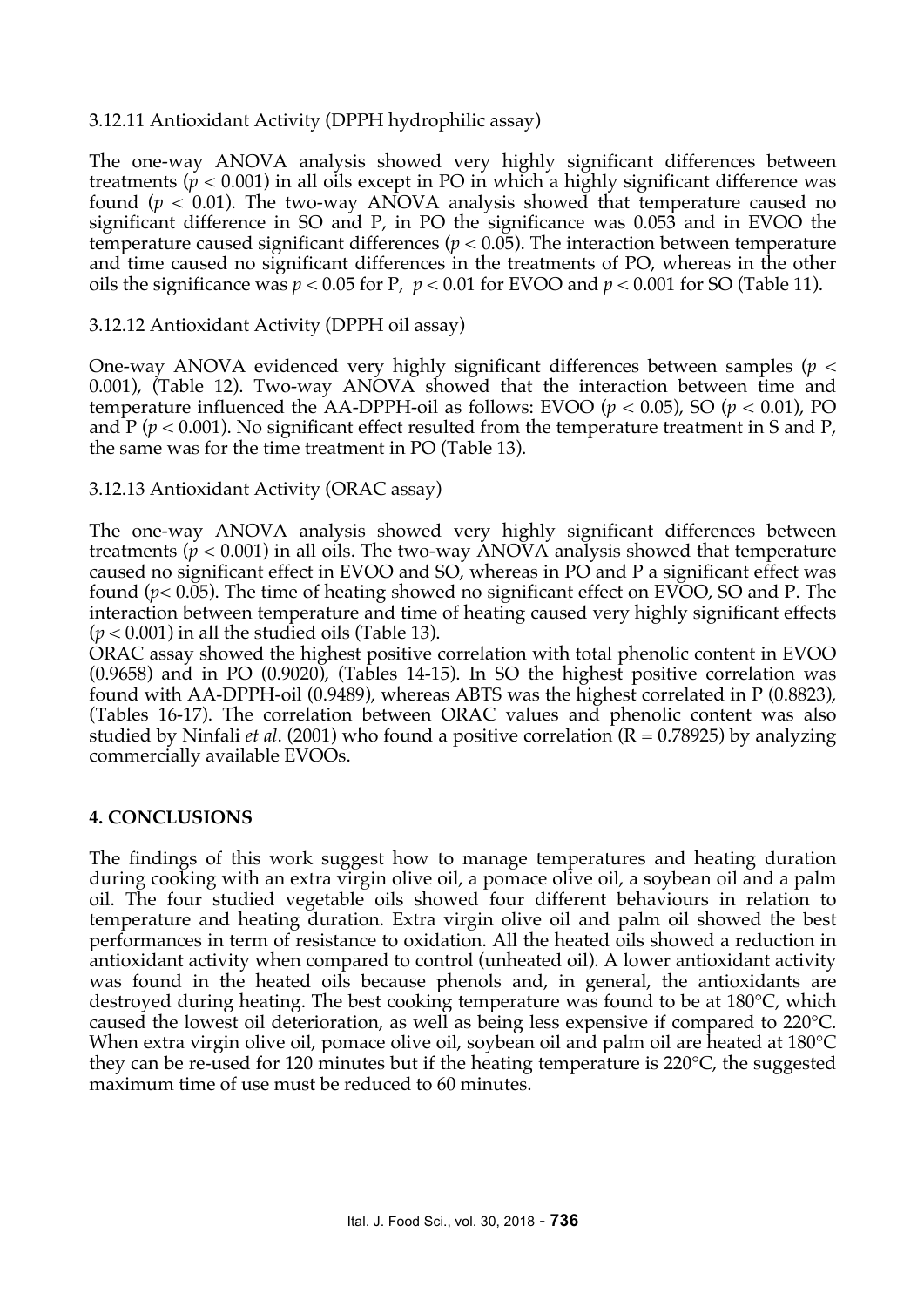#### **ACKNOWLEDGEMENTS**

This research was supported by PON03PE\_00090\_1 fund: 'Process and product innovations in baked products and confectionary food chain'.

#### **REFERENCES**

Ahmad Tarmizi A.H. and Ismail R. 2014. Use of pilot plant scale continuous fryer to simulate industrial production of potato chips: thermal properties of palm olein blends under continuous frying conditions. Food Science & Nutrition 2:28.

Azimah R., Azrina A. and Khoo H. E. 2017. Stability of blended palm oils during potato frying Int. Food Res. J. 24: 2122. Aydenız B. and Yilmaz E. 2016. Performance of different natural antioxidant compounds in frying oil. Food Technol. Biotechnol. 54:21.

Bulut E. and Yilmaz E. 2010. Comparison of the frying stability of sunflower and refined olive pomace oils with/without adsorbent treatment. J. Am. Oil Chem. Soc. 87: 1145.

Boskou D. 2015. Mediterranean diet food: strategies to preserve a healthy tradition. Journal of Experimental Food Chemistry 1:1.

Brand-Williams W., Cuvelier M.E. and Berset C. 1995. Use of a free radical method to evaluate antioxidant activity. Food Sci. Technol.-Leb. 28:25.

Calvo P., Castaño Á.L., Lozano M. and González–Gómez D. 2012. Influence of the microencapsulation on the quality parameters and shelf-life of extra-virgin olive oil encapsulated in the presence of BHT and different capsule wall components. Food Res. Int. 45:256.

Cao G.H., Alessio H. and Cutler R.G. 1993. Oxygen-radical absorbance capacity assay for antioxidants. Free Radical Bio. Med. 14:303.

COC (2015). Committee on Carcinogenicity of Chemicals in Food, Consumer Products and the Environment (COC). Statement  $CC/2015/S1$ . Available on line. Accessed on  $16^{\circ}$  April 2018. www.assets.publishing.service.gov.uk/government/uploads/system/uploads/attachment\_data/file/446655/CC-2015- S1\_Vitamin\_E\_and\_the\_risk\_of\_prostate\_cancer\_statement\_FINAL.pdf

Codex Stan, (2013). Codex standard for named vegetable oils. CODEX-STAN 210 (Amendment 2005, 2011, 2013), (access on 5 January 2017).

Consleg, (2015). 1991R2568-EN-01.01.2015-027.001, on the characteristics of olive oil and olive-residue oil and on the relevant methods of analysis, Annexes II, III, IX, X-A, XVI.

Endo Y., Ohta A., Kido H., Kuriyama M., Sakaguchi Y., Takebayashi S., Hirai H., Murakami C. and Wada S. 2011. Determination of triacylglycerol composition in vegetable oils using high-performance liquid chromatography: a collaborative study. J. Oleo Sci. 60:451.

Espín J.C. and Soler-Rivas H.J. 2000. Wichers: Characterization of the total free radical scavenger capacity of vegetable oils and oil fractions using 2,2-diphenyl-1-picrylhydazyl radical. J. Agr. Food Chem. 48:648.

Evans J.C., Kodali D.R. and Addis P.B. 2002. Optimal tocopherol concentrations to inhibit soybean oil oxidation. J Am. Oil Chem. Soc. 79:47.

Fernández-Pachón M.S., Villaño D., Troncoso A.M. and Garcia-Parrilla M.C. 2005. Antioxidant capacity of plasma after red wine intake in human volunteers. J. Agr. Food Chem. 53:5024.

Gharby S., Harhar H., Matthäus B., Bouzoubaa Z. and Charrouf Z. 2016. The chemical parameters and oxidative resistance to heat treatmentof refined and extra virgin Moroccan Picholine olive oil. Journal of Taibah University for Science 10: 100.

Giuffrè A.M. 2013. Influence of cultivar and harvest year on triglyceride composition of olive oils produced in Calabria (Southern Italy). Eur. J. Lipid Sci. Technol. 115:928.

Giuffrè A.M. 2014. Variation in triacylglycerols of olive oils produced in Calabria (Southern Italy) during olive ripening. Riv. Ital. Sostanze Gr. 91:221.

Giuffrè A.M., Zappia C. and Capocasale M. 2017a. Tomato seed oil: a comparison of extraction systems and solvents on its biodiesel and edible properties. Riv. Ital. Sostanze Gr. 94:149.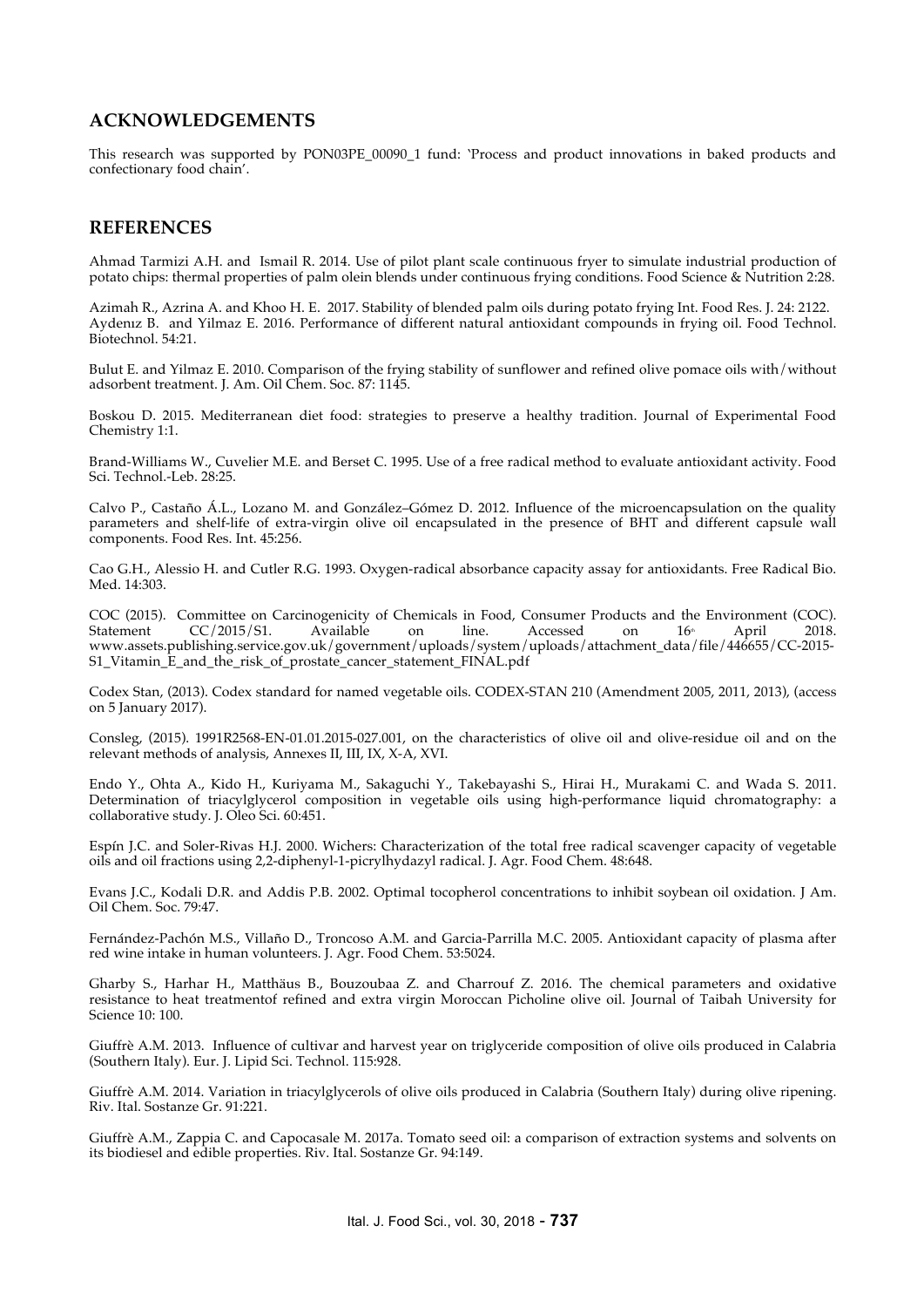Giuffrè A.M., Capocasale M., Zappia C. and Poiana M. 2017b. Influence of high temperature and duration of heating on the sunflower seed oil properties for food use and bio-diesel production. J. Oleo Sci. 66:1193.

Goldsmith C.D., Stathopoulos C.E., Golding J.B., and Roach P.D. 2014. Fate of the phenolic compounds during olive oil production with the traditional press method. Int. Food Res. J. 21:101.

Gómez-Alonso S., Fregapane G., Desamparados Salvador M., Gordon M.H. 2003. Changes on phenolic composition and antioxidant activity of virgin olive oil during frying. J. Agric. Food Chem. 51:667.

Grilo E.C., Costa P.N., Gurgel C.S.S., de Lima Beserra A.F., de Souza Almeida F.N. and Dimenstein R. 2014. Alphatocopherol and gamma-tocopherol concentration in vegetable oils. Food Sci. Tech-Brazil 34:379.

Halliwell B. and Chirico S. 1993. Lipid peroxidation: its mechanism, measurement, and significance. Am. J. Clin. Nutr. 57:715.

Hamid A.A., Dek M.S.P., Tan C.P., Zainudin M.A.M. and Fang E.K.W. 2014. Changes of major antioxidant compounds and radical scavenging activity of palm oil and rice bran oil during deep-frying. Antioxidants 3:502.

Hassanein M.M., El-Shami S.M. and El-Mallah M.H. 2003. hanges occurring in vegetable oils composition due to microwave heating. Grasas Aceites 4:343.

IOC, (2015). Trade standard applying to olive oils and olive-pomace oils. COI/T.15/NC No 3/Rev. 9 Jun 2015

Jaarin K. and Kamisah Y. 2012. Repeatedly heated vegetable oils and lipid peroxidation. Ch. 10. In ″Lipid Peroxidation″ Published by Intech. p. 211. www. $dx$ .doi.org/10.5772/46076.

Javidipour J., Erinç H., Baştürk A. and Tekin A. 2017. Oxidative changes in hazelnut, olive, soybean, and sunflower oils during microwave heating. Int. J. Food Prop. 20:1582.

Kalantzakis G., Blekas G., Pegklidou K. and Boskou D. 2006. Stability and radical-scavenging activity of heated olive oil and other vegetable oils. Eur. J. Lipid Sci. Technol. 108:329.

Kobyliński J.P., Krygier K., Karlovits G. and Szydłowska-Czerniak A. Effect of specific oil surface area on the thermal stressing of rapeseed oil during heating in an electric frying pan. J. Am. Oil Chem. Soc. 93:237.

Koushki M., Nahidi M. and Cheraghali F. 2015.Physico-chemical properties, fatty acid profile and nutrition in palm oil. J. Paramed. Sci. 6:117.

Laguerre M., Lecomte J. and Villeneuve P. 2007. Evaluation of the ability of antioxidants to counteract lipid oxidation: Existing methods, new trends and challenges. Progr. Lipid Res. 46:244.

Mancini A., Imperlini E., Nigro E., Montagnese C., Daniele A., Orrù S. and Buono P. 2015. Biological and nutritional properties of palm oil and palmitic acid: effects on health. Molecules 20:17339.

Marinova E.M., Seizova K.A., Totseva I.R., Panayotova S.S., Marekov I.N. and Momchilova S.M. 2012. Oxidative changes in some vegetable oils during heating at frying temperature. Bulg. Chem. Commun. 44:57.

Mutalip S.S.M., Ab-Rahim S. and Rajikin M.H. 2018. Vitamin E as an antioxidant in female reproductive health. Antioxidants 7, 22.

Naz S., Siddiqi R., Sheikh H., Sayeed S.A. 2005. Deterioration of olive, corn and soybean oils due to air, light, heat and deep-frying. Food Res. Int. 38:127.

NGD, (1979) (Norme Grassi e Derivati – III edizione). Method NGD C 36-79. Norme italiane per il controllo dei grassi e derivati. Stazione Sperimentale per le industrie degli oli e dei grassi (Milano, Italy).

Ninfali P., Aluigi G., Bacchiocca M. and Magnani M. 2001. Antioxidant capacity of extra-virgin olive oils. J. Am. Chem. Soc. 78:243.

Ninfali P., Bacchiocca M., Biagiotti E., Servili M. and Montedoro G. 2002. Validation of the oxygen radical absorbance capacity (ORAC) parameter as a new index of quality and stability of virgin olive oil. J. Am. Oil Chem. Soc. 79:977.

Paul S. and Mittal G.S. 1996. Dynamics of fat/oil degradation during frying based on physical properties. J. Food Process. Eng. 19:201.

Pignitter M., Hernler N., Zaunschirm M., Kienesberger J., Somoza M.M., Kraemer K. and Somoza V. 2016. Evaluation of palm oil as a suitable vegetable oil for vitamin A fortification programs. Nutrients 8:378.